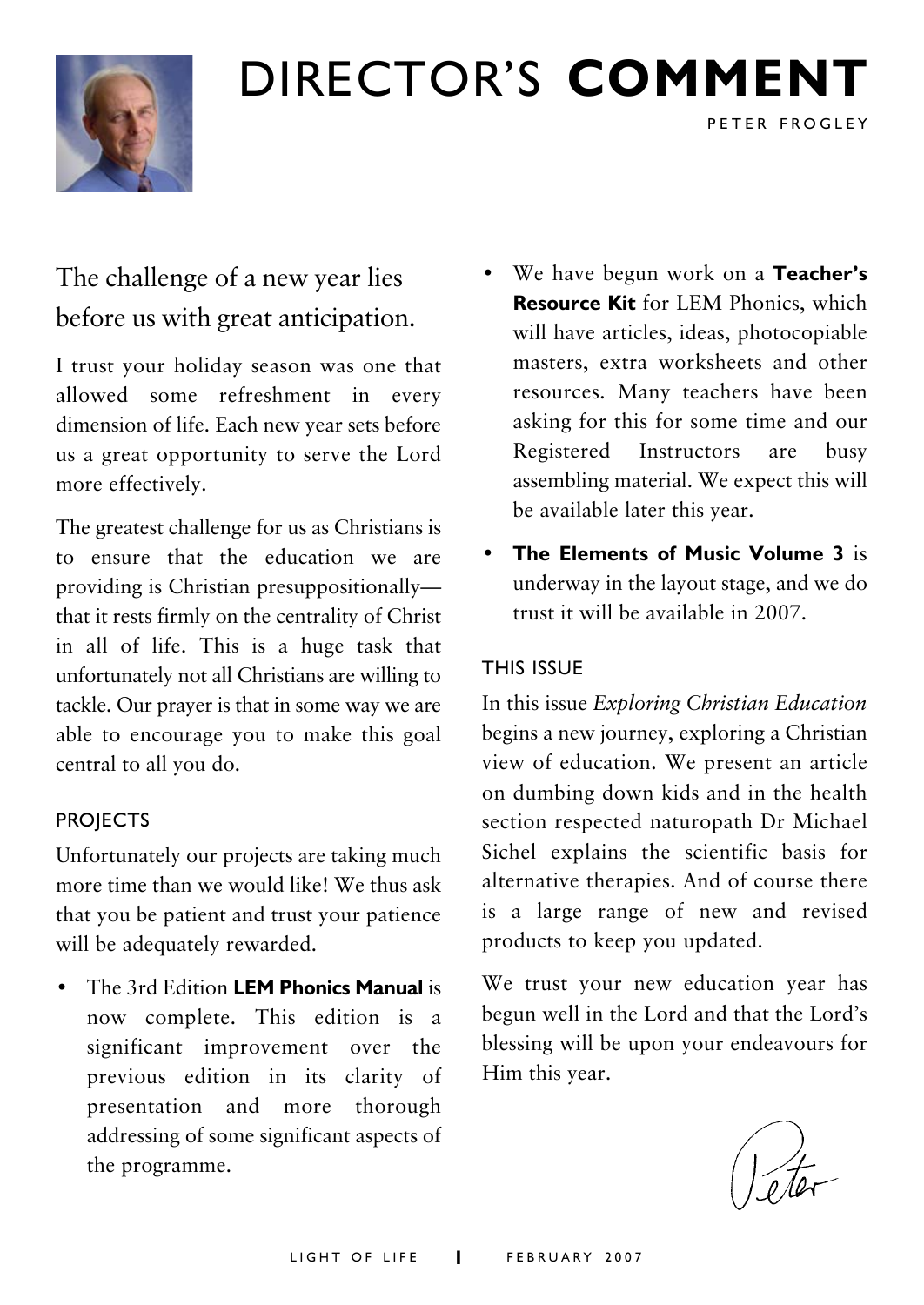

## NEWS **UPDATE**

## **CHESS**

This year a series of secular home education conferences are planned for various locations around Australia. Unfortunately LEM will not be attending — we simply do not have the finance, staff or time to commit to the program they have



So to avoid conflicting with these conferences, at this stage we are planning just four CHESS seminars in 2007:

| Hobart    | Saturday 9 June       |
|-----------|-----------------------|
| Perth     | Saturday 15 September |
| Sydney    | Saturday 13 October   |
| Melbourne | Saturday 27 October   |

If you would like a CHESS seminar in your area this year and you are not near one of the above cities, please contact us and we will consider adding a CHESS in your area.

We hope to return to a full round of CHESS in 2008 and we invite your input on how we can best present the seminars.

*If you are in Melbourne and would be willing to act as contact person organising for the venue, morning teas, etc. please contact LEM on (02) 6259 3944 or Kingsley Educational on (03) 9544 8792.*

## **LEM Building Project**

We are delighted to report that the reimbursement we finally received recently from the ACT Government for the over-run in off-site works has enabled us to pay out the outstanding loan, which means the LEM building is now debt free. For that we thank our many generous friends and praise the Lord for His faithfulness!

### **Overseas**

My recent trip overseas with a fellow pastor, Andrew Waiblinger from Adelaide, proved to be a wonderful time of both Christian ministry and Christian education. We visited six countries, experiencing an enormous range of contrast in people, climate and circumstances.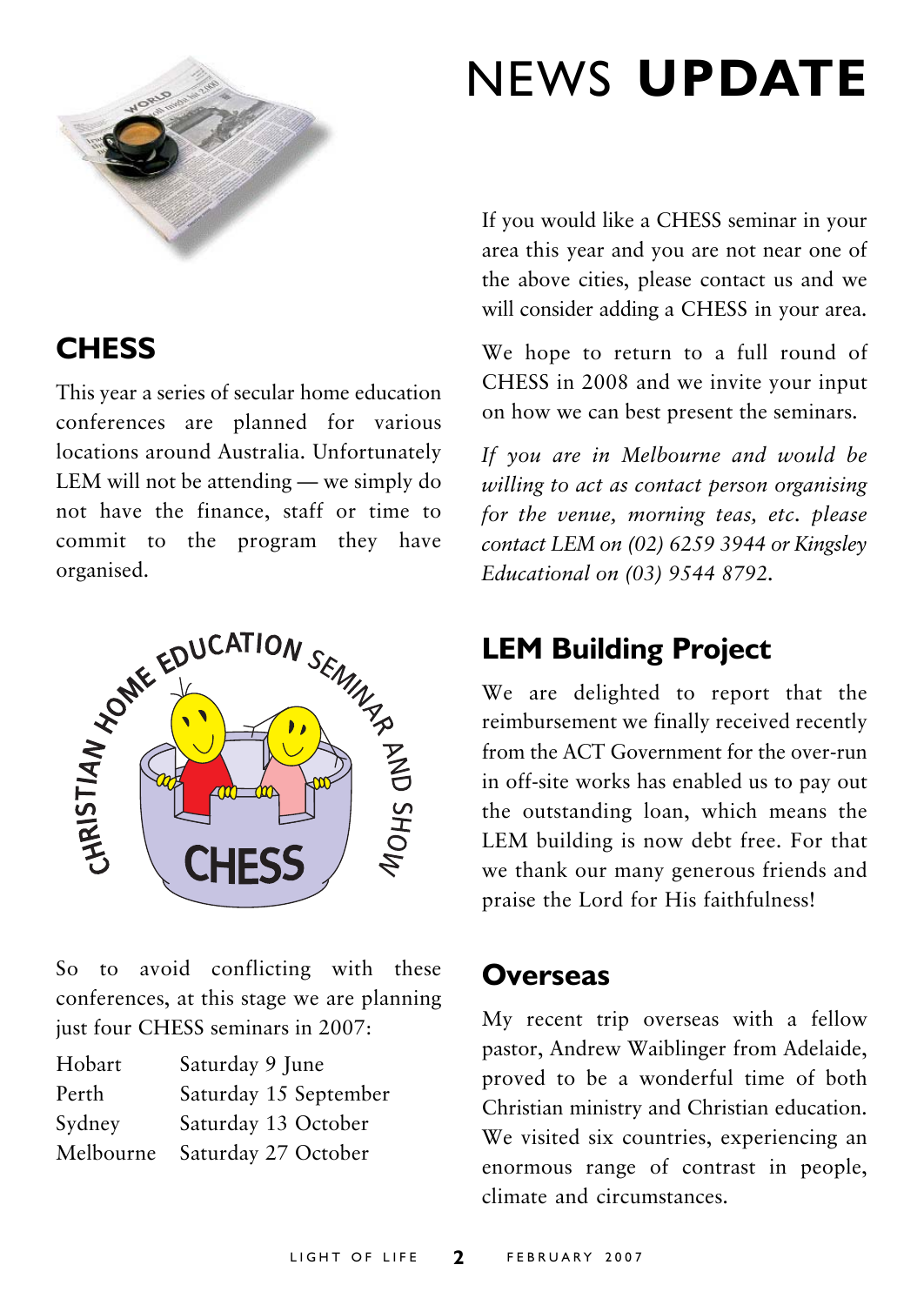#### ENGLAND

On the ministry side I was able to attend and participate in a church conference in Chelmsford, which was a valuable experience. Tracy van den Broek, a leading UK home schooler, organised several visits with leaders in Christian education and even provided her 16 year old son as my able companion and navigator. I first visited Roger and Ruth Slack in Manchester who run a school where parents do the teaching, thus eliminating the need for fees. It is interesting that there is much greater freedom in the UK—we would not be allowed such an operation in Australia.

I then travelled over a lovely range of hills to Dronfield (near Sheffield) to meet Steve and Lyn Richards; educators who have been working in the field of Christian education for many years. That afternoon I drove to the village of East Leake, (near Loughborough) to visit Steve and Carol Sherwood, a retired teacher and pioneer of Christian education. We had a great time talking late into evening.

The next day we drove on to Taunton, Somerset (actually to the village of Nynehead) to visit Stephen and Susan Perks. Stephen and Susan are home schoolers who also run 'The Kuyper Foundation', aiming to teach on the application of the Bible to all of life.

#### AFRICA

We travelled to Uganda in late November with Pastor Rick Murrill from the UK as he needed to inspect developments in their project 'Cherish Uganda'—a project to build an orphanage on the model of *Watoto* for children with AIDS. Whilst in Uganda I met an old aquaintance from South Australia who together with her husband is running a ministry for children with schools and churches. We discussed using LEM Phonics in their schools. In Kenya we ministered at a large Pastors' conference which was a great privilege.

We then spent two encouraging and inspiring days in Arusha, Tanzania, visiting Rebecca Bell, a young woman from our church who has been training teachers with The Joshua Foundation for several years.

#### INDIA

On the way home we called into India to spend three days with **Samuel Babu** in Hyderabad planning and discussing the next phase of developing LEM Phonics in India. Developments are thorough and it is planned to begin training courses in the first half of this year. We are praying God will be pleased to bless this endeavour.

#### PAPUA NEW GUINEA

Mesia Novau in Port Moresby has come under significant opposition to his work with his wife Iga being diagnosed with an abscess on her spinal cord. This has forced her to leave her work as a teacher and we request your prayers and support for her recovery. She is to travel to Townsville for an MRI scan to determine if surgery is possible or necessary. We are believing for a full recovery so that she can work with Mesia in the cause of Christian education in PNG.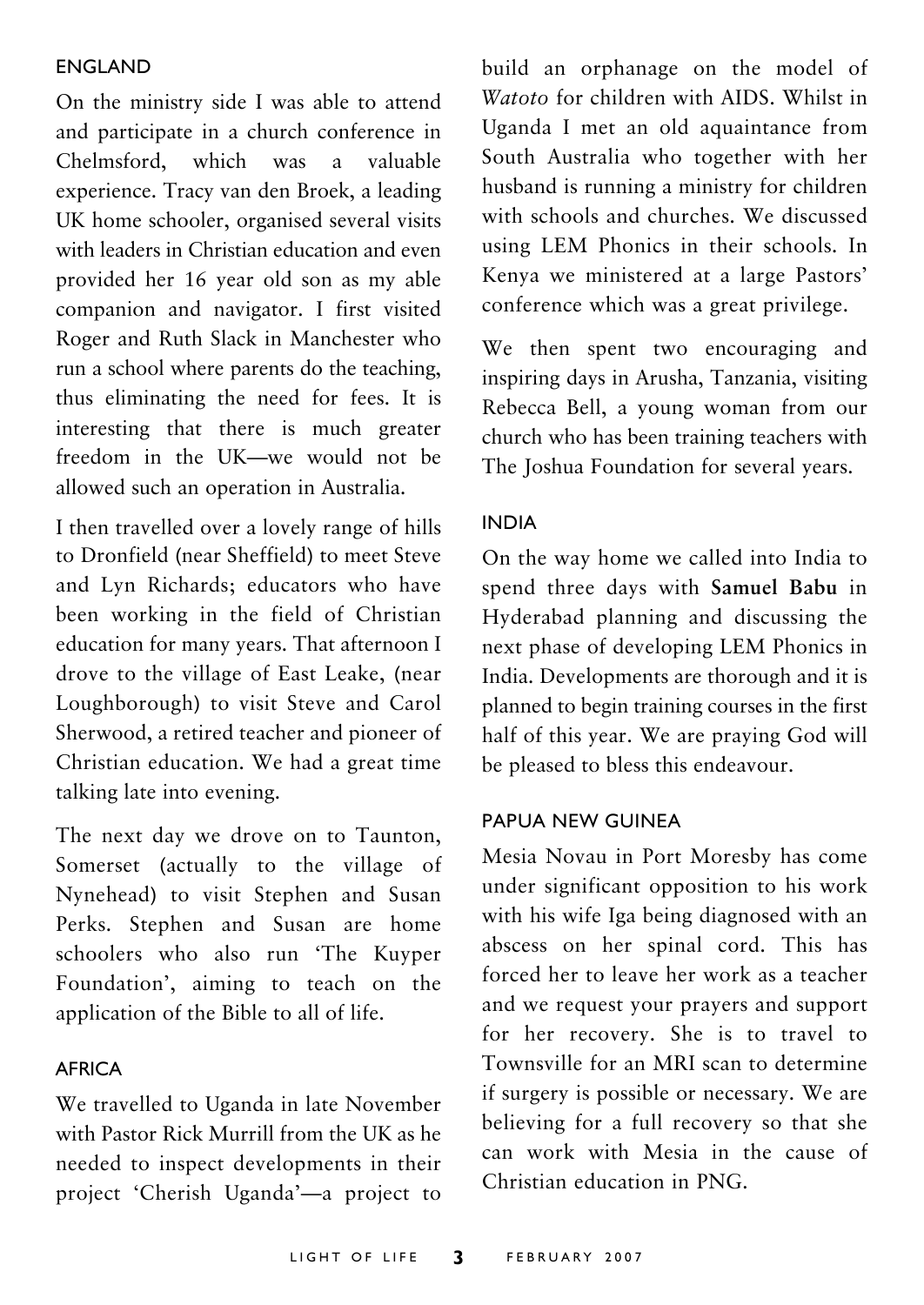I am planning to go to PNG in April for a teachers conference in Lae and then further phonics training and various other tasks in Port Moresby. This will be an important mission and I request your prayers as this is a critical time for PNG. The Australian Government through Ausaid has spent many millions of dollars over several years endeavouring to establish outcome-based education in PNG. Interestingly there is quite a reaction amongst teachers and parents which seems to be greater than any resistance experienced in Australia. This project has frustrated our attempts to establish LEM Phonics and Christian education in PNG and we need God's wisdom to know how we should proceed in our efforts to bless that nation through Christian education.

#### PERU

We have been blessed to have Bob and Frances Relyea visit whilst on furlough from Peru to visit family in Australia. It was most encouraging to see them again and for our church to meet them and hear from them of their work in Peru.

They have been reviewing their work and believe it is time to move from Lima, the capital to the northern city of Chiclayo where they have been invited to work with a group on Christian educators. This will allow them to spread the ministry throughout the north of Peru and even into the Amazon basin. Victor and Sandra Alvites will continue the work of LEM in Lima and at present they are busy planning for a conference in August.

Bob reports that there are now over 300 teachers enrolled for the LEM Diploma Course, which trains teachers in a Christian approach to education, in Peru.

In August I plan to return to Peru with James Nickel (author of *Mathematics: Is God Silent?*) who will join me as a speaker at the LEM conferences we are planning in Chiclayo on the north coast, Lima, the capital and in the Andes at Huancayo.

#### **www.lem.com.au**

Lately we have been encouraging everyone to switch off 'pop-up blockers'—software which prevents extra windows being displayed whilst surfing. However, we continue to hear reports of online orders not coming through, despite pop-up blockers being switched off in some cases.

Pop-up blocking software is now being being included and activated with new version browsers like IE7, virus software like Norton and even search engines like Google. This means that it's actually becoming very difficult to switch them off because in some cases there may be three different programs, all blocking pop-ups!

So to avoid further ordering headaches we have altered the way our online order form submits information which will hopefully combat the pop-up blocking issues.

Remember that we will send email confirmation of your order within one business day—if you don't receive it please phone.

We always welcome website feedback (good *or* bad)—email john@lem.com.au.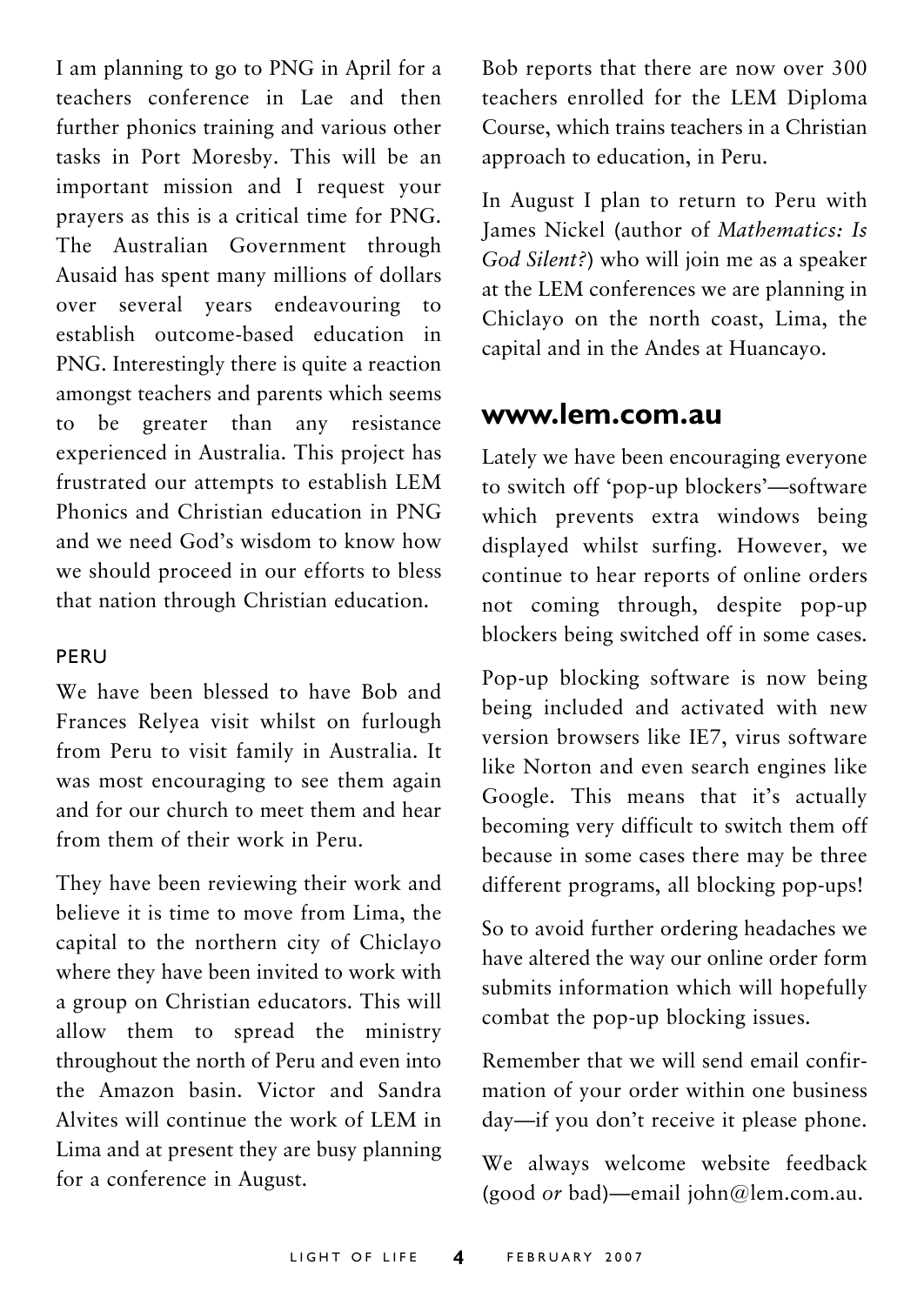

## EXPLORING **CHRISTIAN EDUCATION**

PETER FROGLEY



### **Developing the Mind of Christ**

A number of people have commented how helpful our recent articles on humanism have been.

We have now developed an understanding of what has been going on in educational circles over the past hundred and more years to rob us of our Christian heritage. In the next series of articles I plan to explore how we can go about structuring a Christian approach to education.

#### THE MIND OF CHRIST

A biblical Christian approach to education will be the product of the outworking of the *mind of Christ*, in the person who has been trained in the ways of God and His Word, rather than the way of man. To use the Biblical term we would say we should operate in the spiritual mind rather than the natural mind (see Romans 8:5–8). In discussion the word *philosophy* is used to describe the conclusions of our thinking, but this word is only used once in the Bible where it refers to the philosophy of the Greeks:

Beware lest anyone cheat you through **philosophy** or empty deceit, according to the tradition of men, according to the basic principles of the world, and not according to Christ.

*Colossians 2:8*

Paul's warning is against our taking on board the thinking of men which he says is empty and vain being built upon the sinfulness of man and not the righteousness of Christ. The philosophy of the world is for Christians, particularly those involved in education, to avoid. That does not mean we should not be aware of what men think and believe, but that we should take care not to allow such thinking to direct our educational endeavours.

Webster in his original 1828 *American Dictionary of the English Language* defines philosophy literally as 'the love of wisdom'. In modern usage philosophy is a general term denoting and explaining the reason of things; or an investigation of the causes of all phenomena both of mind and of matter. There is a clear difference between Webster's biblical thinking which points us to God and His wisdom and current secular thinking which points us to the efforts of man.

To many Christians, the very idea of philosophy is considered dangerous as it implies the use of the mind which they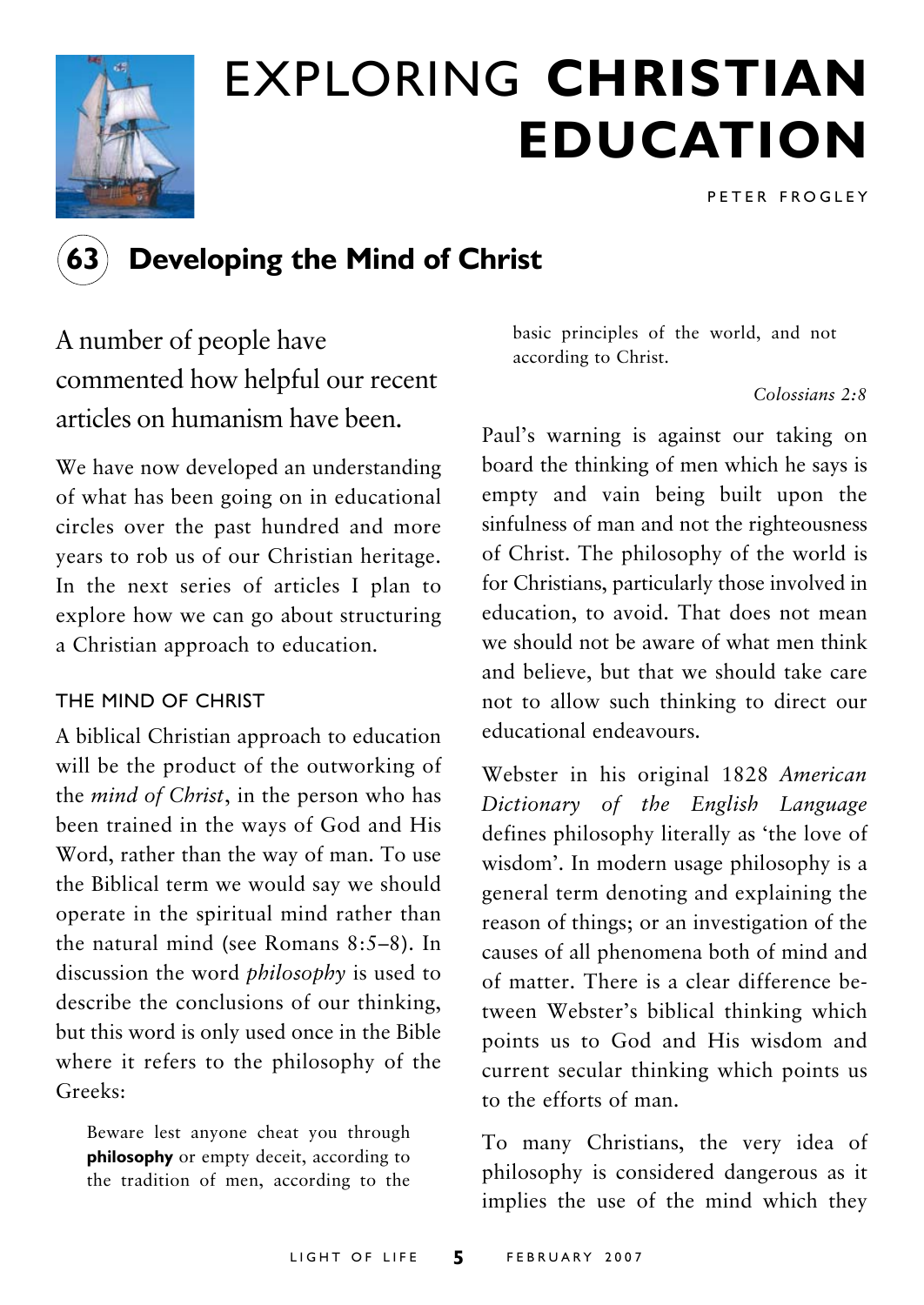consider to be in opposition to the Holy Spirit. This can certainly be the case, but if we do not appreciate that our minds have been given to us by God to be developed to their full potential we will hinder our overall *spiritual* development as human beings and as subjects of God's Kingdom.

Bear in mind, too, that the mind functions biblically when in submission to the indwelling Holy Spirit.

Carl Henry clearly articulates this matter in a March 1981 *Christianity Today* article entitled *The Concerns and Considerations of Carl F H Henry*:

Against any view that faith is merely a leap in the dark, I insist on the reasonableness of the Christian faith and the 'rationality' of the living, self-revealed God. I maintain that God creates and preserves the universe through the agency of the Logos, that man by creation bears the moral and rational (as opposed to irrational) image of his Maker, that despite the fall, man is still responsible for knowing God. I believe that Divine revelation is rational, that the inspired Biblical Canon is a consistent and coherent whole, that genuine faith seeks understanding, that the Holy Spirit uses truth as a means of persuasion, that logical consistency is a test of truth, and that saving trust in Christ necessarily involves acceptance of certain revealed propositions about Him.

#### SACRED-SECULAR DICHOTOMY

As a result of the confusion over the role and importance of the mind in some sections of the church, there is a crisis in applying a philosophy of life to our Christian faith. This creates the unfortunate dichotomy, or divide, between what Christian philosophers call the sacred and the secular. For the biblical Christian there is no such division—everything is spiritual because Christ is Lord of all. Unfortunately, many Christians presuppose that philosophy is secular but the Christian faith is sacred. To see Christianity impact our world as the Lord intends, we must set aside the sacred/secular divide and see everything under the Lordship of Christ.

There are growing pockets in the Christian community where the sacred/ secular dichotomy is recognised, but seldom is there an adequate expression of a self-consciously Christian philosophy that applies to education. As Edward L Hayes points out in *Reconstruction in Christian Education—A Problem of Purpose*:

Evangelical Christian education is proceeding into the late summer of the twentieth century without clearly defined statements of purpose. Local church educational endeavours, at best, tend to revolve around a simplistic set of objectives which utterly failed to denote theological intent and educational methodology. Devoid of comprehensive statements of educational objectives, evangelical church education is in danger of being driven further and further into frantic activism.

#### INTEGRATED KNOWLEDGE

The great need in structuring and presenting a Christian philosophy of education is to see all knowledge as an integrated whole. Frank Gaebelein in *The Pattern of God's Truth* says:

Christian education does not need to keep looking for the integrating factor; it already has this factor.

Christians believe all knowledge comes to man by revelation from God. Knowledge comes to us through the Bible, the inspired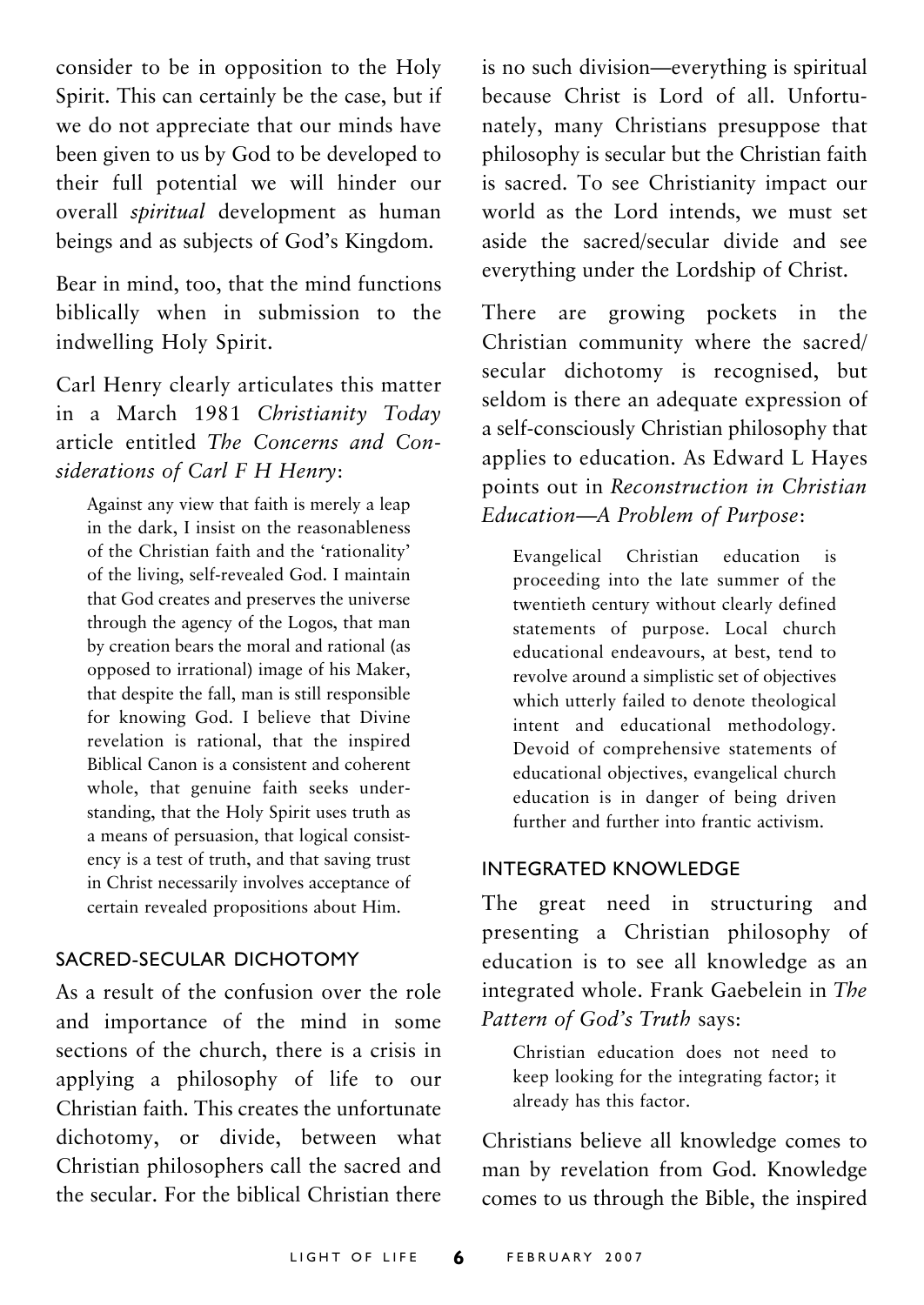Word of God; and we accept such truths as creation, the lost condition of man, the atonement, justification by faith, the resurrection of the dead and the fellowship of believers in the church. This faith gives rise to an absolute belief in God's sovereignty over all things. It is upon this sure foundation that we build a Christian philosophy of education. The non-Christian does not have this solid, absolute foundation upon which to build his philosophy of life and as a result he will make comments such as this from Dr Scott Buchanan, a leading American educator in the 1920s and 30s:

We do not know what we ought to learn in education. We have not been able to discern the pattern in our knowledges which would make them one knowledge.

Dr Buchanan apparently did not know the God of creation who integrates all things through Christ. Christians personally know this Integrator of all things, and now need Him to teach them the application of that integration through all of education. As someone once said, 'All truth is God's truth'*.*

#### LOVE OF WISDOM

Noah Webster's definition of philosophy as the love of wisdom is in line with that found in the Word of God—that Jesus Christ is often personified both as the wisdom of God and the love of God. The Bible's teaching on wisdom is particularly notable in the first four chapters of Proverbs and also in 1 Corinthians:

But to those whom God has called, both Jews and Greeks, Christ the power of God and the wisdom of God.

*1 Corinthians 1:24*

We could therefore, re-define Christian philosophy as the love for Jesus Christ. Paul Jehle in *Go Ye Therefore and Teach* writes:

Our love for the Truth, Jesus, would constitute the reason for teaching and His Word would govern the explanation of why we do what we do.

#### THE PURPOSE OF CHRISTIAN EDUCATION

A Christian philosophy of education enables the construction of an educational programme which will unfold God in Christ, developing children of God through the 'nurture and admonition of the Lord' (Ephesians 6:4). The Christian philosophy of education grows out of vision or faith and revelation received from God through His Word. If we are to participate in this most privileged calling we must be thoroughly renewed in our minds through the Word of God.

The overall aims in Christian education on a personal level are:

- 1. To have such an influence on each life that each person will come to know God personally, through Jesus; to love Him, serve Him and love His fellow man (see Mark 12:29–31)
- 2. To enable each person to fulfil God's will and purpose for their lives (see Romans 12:2b)

Dictionary definitions of education have changed significantly over the years. Consider the 1971 *Universal English Dictionary* definition: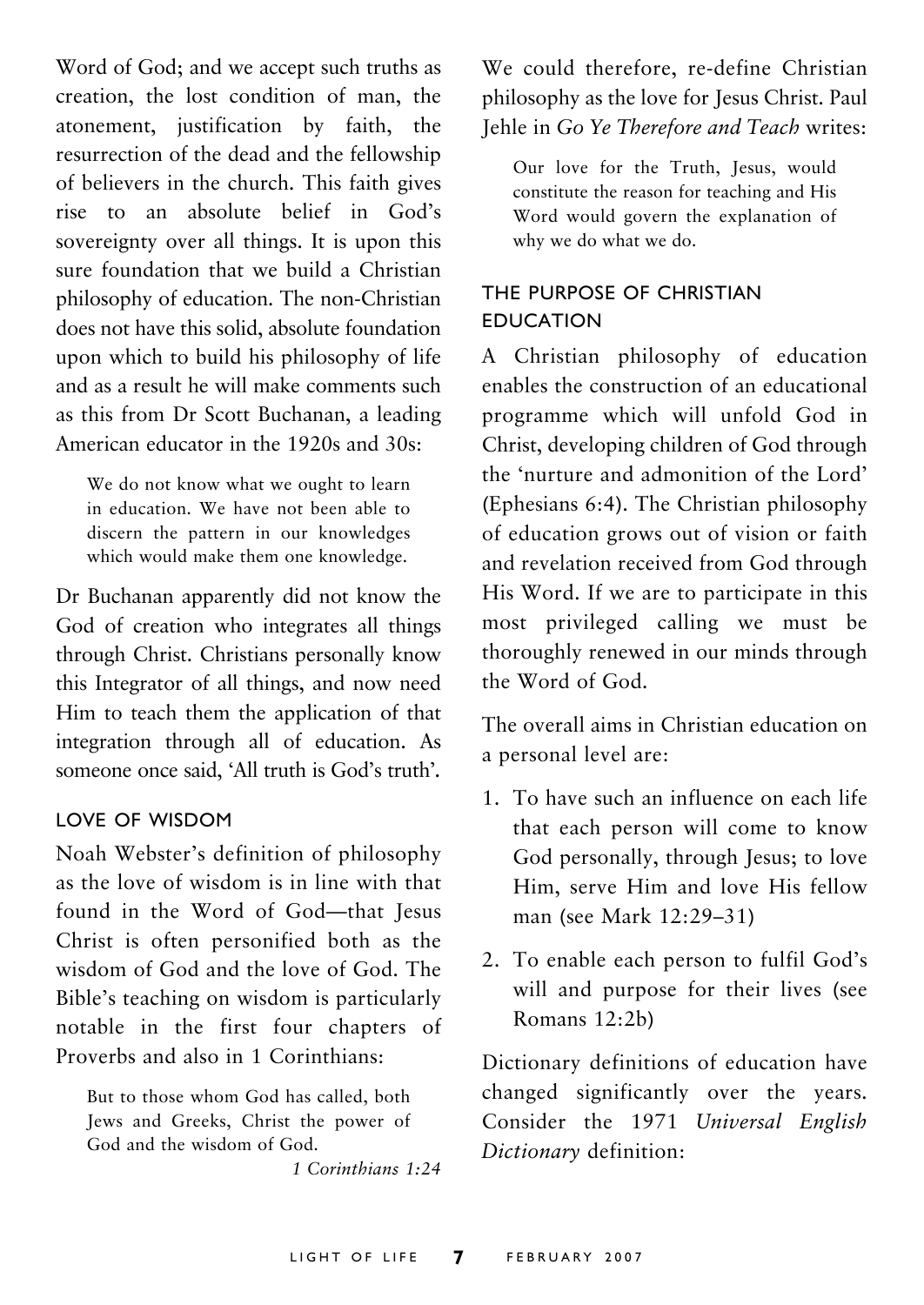Education: Bringing up, training.

- 1. Discipline, development and training of the mind, character and faculties.
- 2. Specifically, instruction and training of the young or an organised system of instruction.

#### And compare it with Webster's 1828 *American Dictionary of the English Language*:

The bringing up, as of a child; instruction, formation of manners. Education comprehends all that series of instruction and discipline which is intended to enlighten the understanding, correct the temper, and form the manners and habits of youth and fit them for usefulness in their future stations.

Webster puts a much greater emphasis on building of character.

To provide children a good education in manners, arts and science is important; to provide Christians a Christian education is indispensable. Biblically, an immense responsibility rests on parents and guardians to fulfil the instructions of the Bible and hence there is a penalty for those who neglect this duty.

Interestingly the emphasis in both definitions is on the words *discipline* and *instruction*, terms curiously neglected in many modern dictionaries. But discipline and instruction are words commonly found in the pages of scripture, particularly in Proverbs (e.g. 22:6, 23:12–15). It is imperative for Christians to return to the practical usage of these words.

Both definitions I have given above focus on the method and scope of education rather than providing a basic definition.

The Christian philosophy of education must place God at the centre—as must a Christian definition. He is the creator of all! All Truth comes from Him; all life emanates from Him, all abilities are gifts from Him. He is *all* things to *all* men.

#### GOD'S DEFINITION?

Whilst in prayer and asking God for His definition of education the following sentence was impressed on me:

Education is the unfolding of God—His character and His creation.

I believe that defines education education is to reveal to men who He is and what He has done.

In Christian education we endeavour to build on the foundation that all knowledge and all truth belongs to God, and that revealing Him will lead us to truth.

With this definition of education we are confronted with concepts of education that will be refreshingly new for most of us.

We can see that the education the world offers our children is an 'empty deceit' (referring back to Col 2:8). That is strong language that stirs negative response from the world, but provides us with a contrast that should drive us to our knees to seek the Lord for His education. We need to put aside our human(istic) concepts of education and begin to unfold education with God and His word—*alone*. The truth is that all we have is God, and He is *all* in *all*. This is the starting point that confronts us with the enormous challenge to conform our minds to God's Word (Romans 12:2).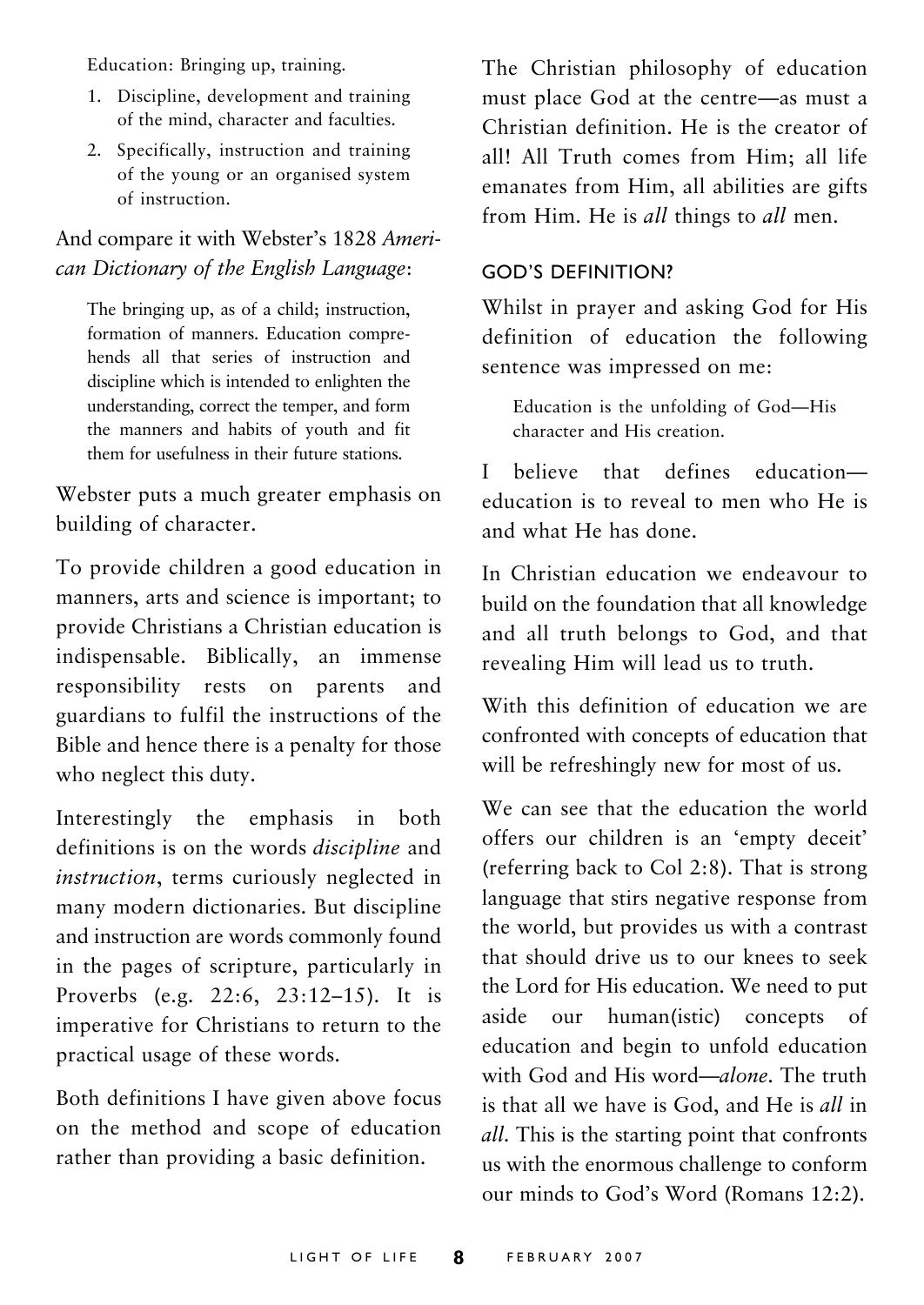## **DUMBING DOWN** OUR KIDS

PETER FROGLEY

On a regular basis the media raises the hackneyed old issue of 'dumbing down' in our educational system.

Those who have read this magazine for any length of time will be aware that we have often written of this. Indeed it astounds me that so many people, including teachers who should know better, continue to insist that educational results (I should say 'outcomes') today are better than ever. These people have also believed the idea that education is not about academic results but about social skills and the like. The problem is that social skills seem also to be on a similar decline to academic achievement.

I have just concluded a series on the effect of humanism on our education system and those who have followed that series of articles will understand how this current absurd situation has come about.

The debate in the media is a little like ships in the night with one side expressing their concerns at the dumbing down and demonstrating them statistically whilst the education lobby persist in presenting their ideas, never coming to grips with the very legitimate criticism of the fruits of their system.

While the humanist lobby controls the educational bureaucracy there is little hope of any significant change. We find government ministers trying hard to bring change, which is many cases is commendable, but we seldom see much evidence of this actually changing classroom activity.

This is the major reason people are escaping the public school system at an alarming (for the humanists) rate. But they often find themselves in a private system that is little better than the one they have escaped.

With the government controlling and financing all education, there are few who have been able to escape the tentacles of modern humanist thinking.

To change the system we have to reintroduce proper discipline discipleship. Children need to be trained in the ways of God. The Bible is very clear in its teaching on discipleship, especially for children. We must not deprive our children of the training and discipleship they so desperately need.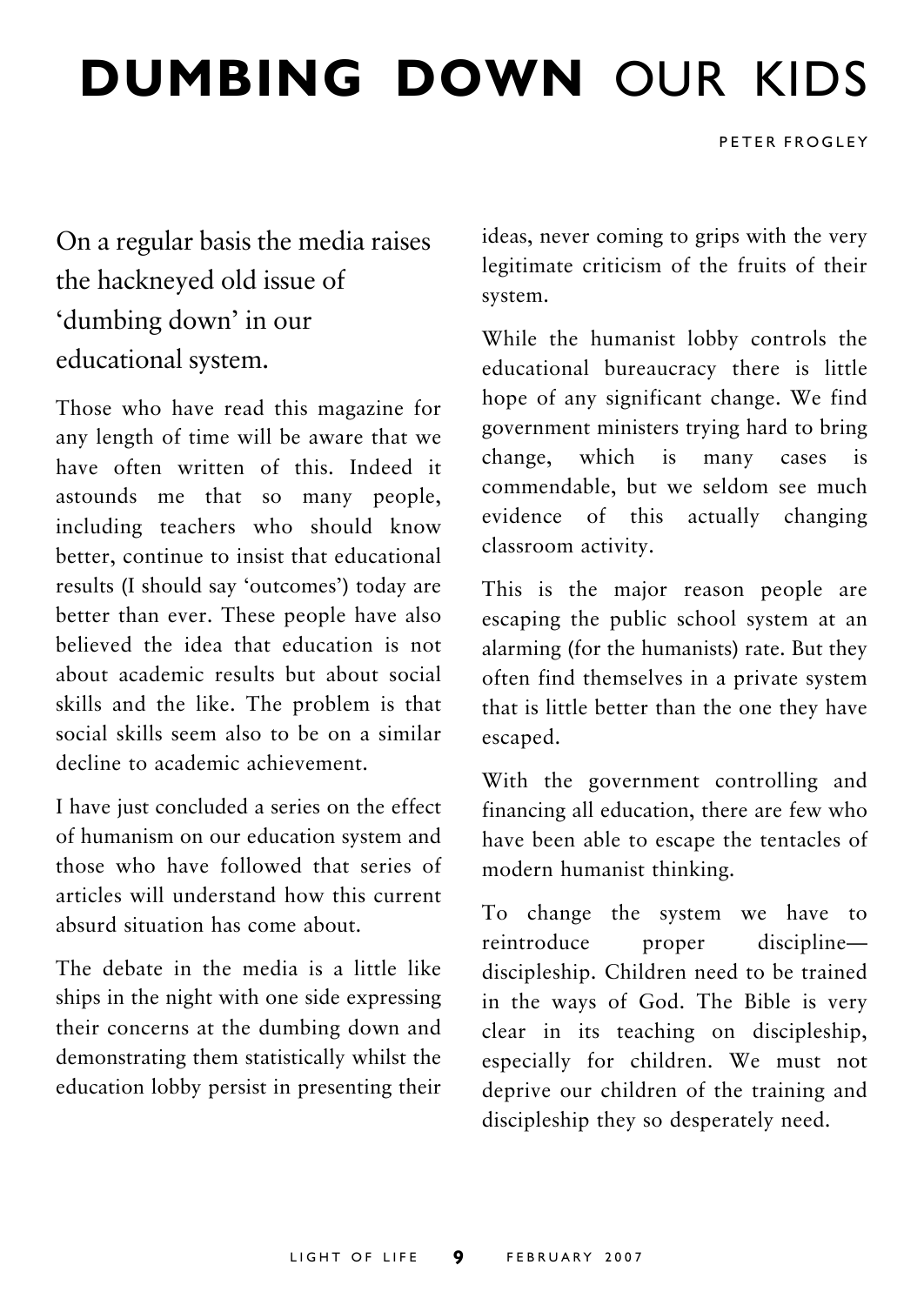

### *Musical instruments and accessories available at discount prices!*

#### **About the Schreuders**

We have been a home schooling family for over 17 years. Over the past 20 years, we have gained a wide knowledge of music and musical instruments. Each of our ten children is a skilful player in a variety of musical instruments, at high levels.

With a great love for music, we began a small music retail outlet in Warrnambool, Southwest Victoria.

Twelve months ago, we opened an eBay store retailing string instruments and accessories at discounted prices. Due to its great success, and requests for other instruments, we recently opened a second eBay store. Home schoolers throughout Australia purchase from our eBay stores. We only retail high quality products, and the feedback we have received is excellent.

If you live in Southwest Victoria, we also provide music tuition services in piano, violin, viola, cello, and flute. We also specialize in pianos—tuning, repairs, restoration, and sales.

#### **Our eBay stores**

#### SCHREUDERS MUSIC STRING INSTRUMENTS

*Visit us at http://stores.ebay.com.au/schreuders-music-string-instruments*

- Violins, violas, cellos, guitars, and all accessories (strings, rosins, bows, etc.)
- Music and theory flashcards for nearly all instruments—an excellent product which is selling worldwide to students, music teachers, and universities
- 'The Cello Grippa' (invented by the Schreuder Family)—100% guaranteed non-slip cello endpin holder, selling worldwide
- Tuner/metronomes, music gift items, and much more...

#### FIRST CHOICE MUSICAL INSTRUMENTS

*Visit us at http://stores.ebay.com.au/first-choice-musical-instruments*

- Recorders Harmonicas Irish tin whistles
- Panpipes Ocarinas Musical instrument accessories.

We are currently expanding the range of products in this eBay store.

#### **For more information**

Please visit our eBay stores, or contact us at:

#### **Schreuder's Music**

2 Loyola Avenue, Warrnambool Vic 3280, Australia

Phone: **(03) 5560 5218** Email: **schreudersmusic@hotkey.net.au**

We'll be more than happy to assist and advise you on our great range of products.

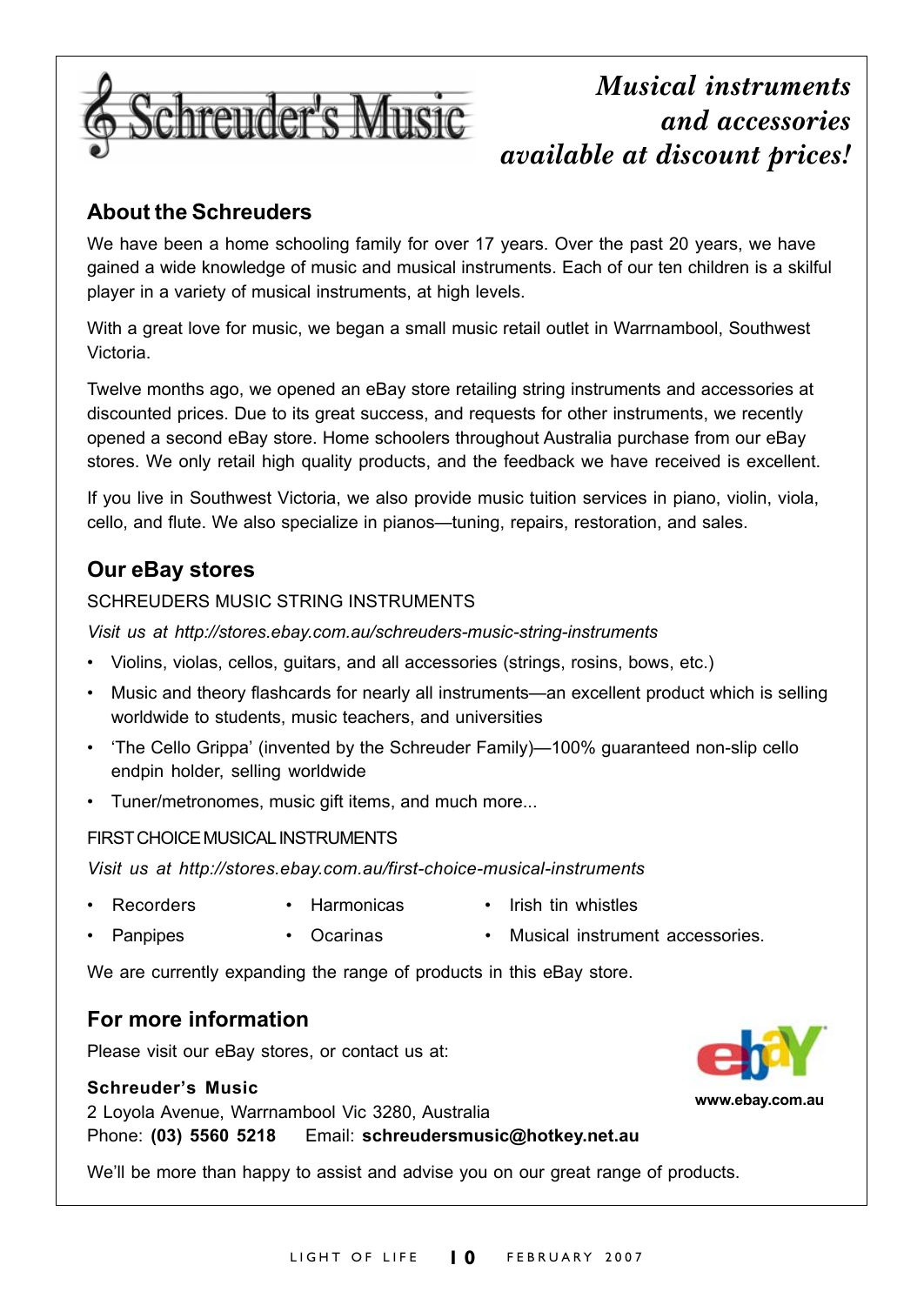

## **NATUROPATHY:** SCIENCE OR SIN?

DR MICHAEL SICHEL, DO ND PHD

**Dr Michael Sichel is a former Olympian and naturopath. He has carried out significant research into children's learning and behavioural conditions. We present his article for your interest and information.**

Naturopathy (using natural therapies) has been successfully around for millennia.

Natural therapies can include acupuncture, eye diagnosis, nutrition and special diets, hydrotherapy, specialized massage and acupressure, homeopathy, poultices, herbs and knowledge of peak organ function timing. Some are the results of Eastern discoveries (such as acupuncture and peak organ function timing), others from Western discovery (such as eye diagnosis and homeopathy).

These therapies all have one thing in common: They are not man-made and profit driven, but are *laws of life* (as I will prove), given freely for all to use by our Father in Heaven—our Maker.

It has dismayed me that some Christians still regard, or have suspicion

that, some of these legitimate therapies and diagnostics may be ungodly or even satanic. Let me share with you a brief history of the most suspect therapies and some scientific evidence for their authenticity.

## **Diagnosing from the eye**

In the 17th, 18th and 19th centuries, writings and works on iris markings and their meanings were recorded, mainly by medical practitioners.

One of the earliest was Dr Ignatz von

Peczely, a Hungarian doctor. While a child he accidentally broke the leg of an owl. He noticed a black mark appearing in the owl's eye, which over time changed in form and shading.

Von Peczely qualified in medicine at the Vienna

**I will praise thee; for I am fearfully and wonderfully made: marvellous are thy works; and that my soul knoweth right well**

*Psalm 139:14*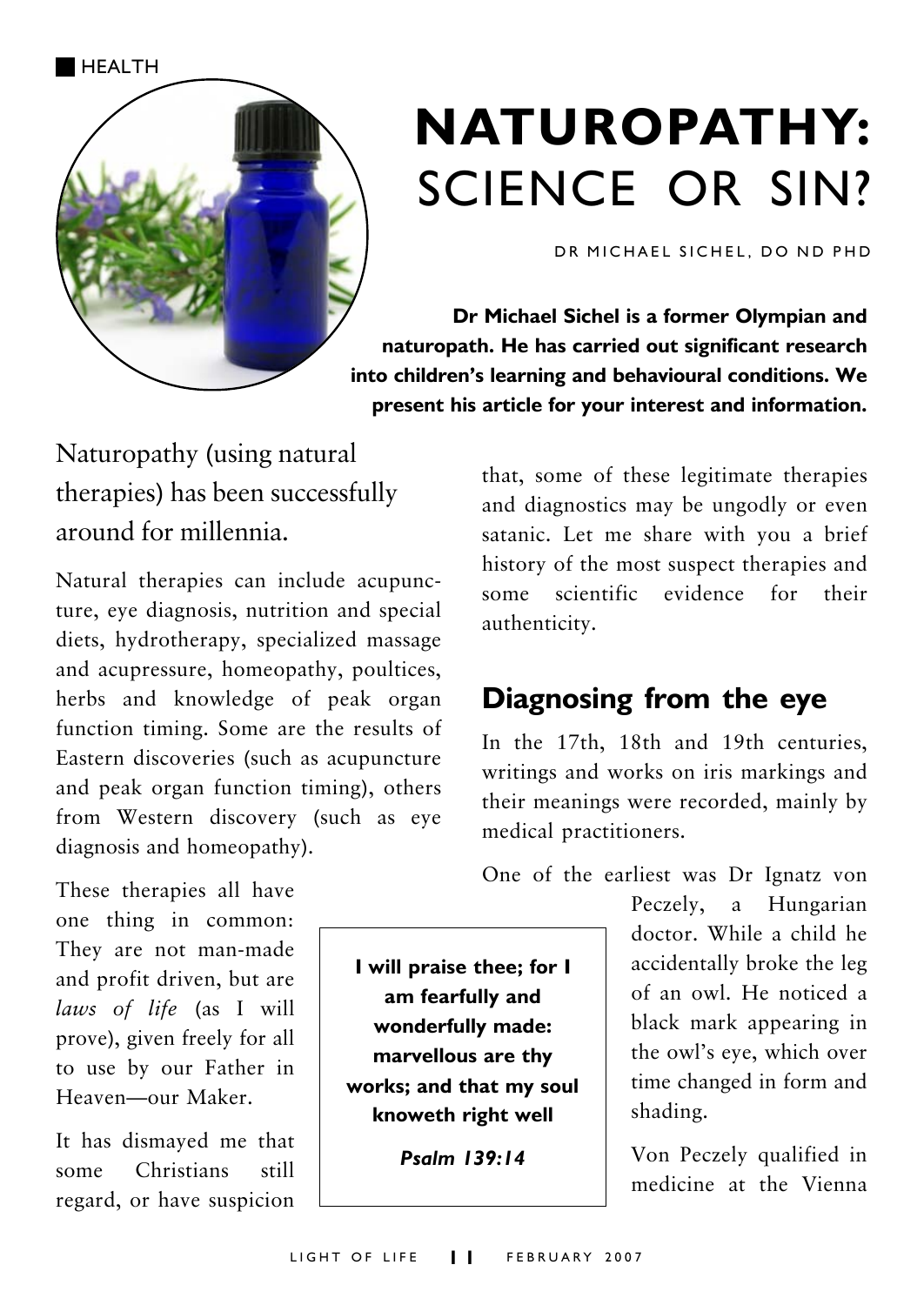Medical College in 1867. He had ample opportunity to study the irides of patients before and after surgery, systematically recording, correlating and publishing his research in the book *Discoveries in the Realms of Nature and Art of Healing*. His 'Iris Chart' was established in 1880.

Independently, at about the same time in the 1860's, a young Swedish boy, Nils Liljequist became ill as the consequence of a vaccination, followed by doses of quinine and iodine. He noticed the changes in colour of his formerly blue eyes, as the drug spots appeared.

In 1870, he published a paper describing his experiences called *Quinine and Iodine change the Colour of the Iris*, and in 1893 published *Om Oegendiagnosen*, which included his 'Iris Chart'.

The charts of both men, although prepared separately, were very similar.

Modern medicine recognizes some of these 'finger-prints' in the eye—among them the *arcus senilis,* a chalky thick line around the iris periphery that denotes atherosclerosis.

#### THE SCIENCE

In the fifth week of pregnancy the first tissue structure formed in the foetus begins to grow into what becomes the spinal chord and brain. By the eighth week the eyes begin their formation and later become an 'extension' or 'stalk' of the brain. These are connected to the thalamus, the sensory part of the brain.

There is input into the brain from all parts of the body. Thus the brain becomes (among many other functions!) a 'tell-tale' depository of information. Some of this information is manifested in the iris (the color part of the eye). The iris has been 'mapped' over time, and today we know that certain internal events of the body are reliably manifested by various indicators (as Liljequist & von Peczely found).



For example, this iris has some 'mousy' discoloration around the pupil. The upper digestive functions are reflected in this area (particularly the stomach). We know from over 100 years of experience that this 'mousy' color equals chronic hypochlorhydria, which means insufficient production of gastric juices and enzymes. This problem assails most people from the fifth decade onwards and leads to poor digestion, belching and bloated stomach.

This is only one example of several we can see in this particular iris. So you can see that iris diagnosis can be a very useful tool. I have used it for 35 years.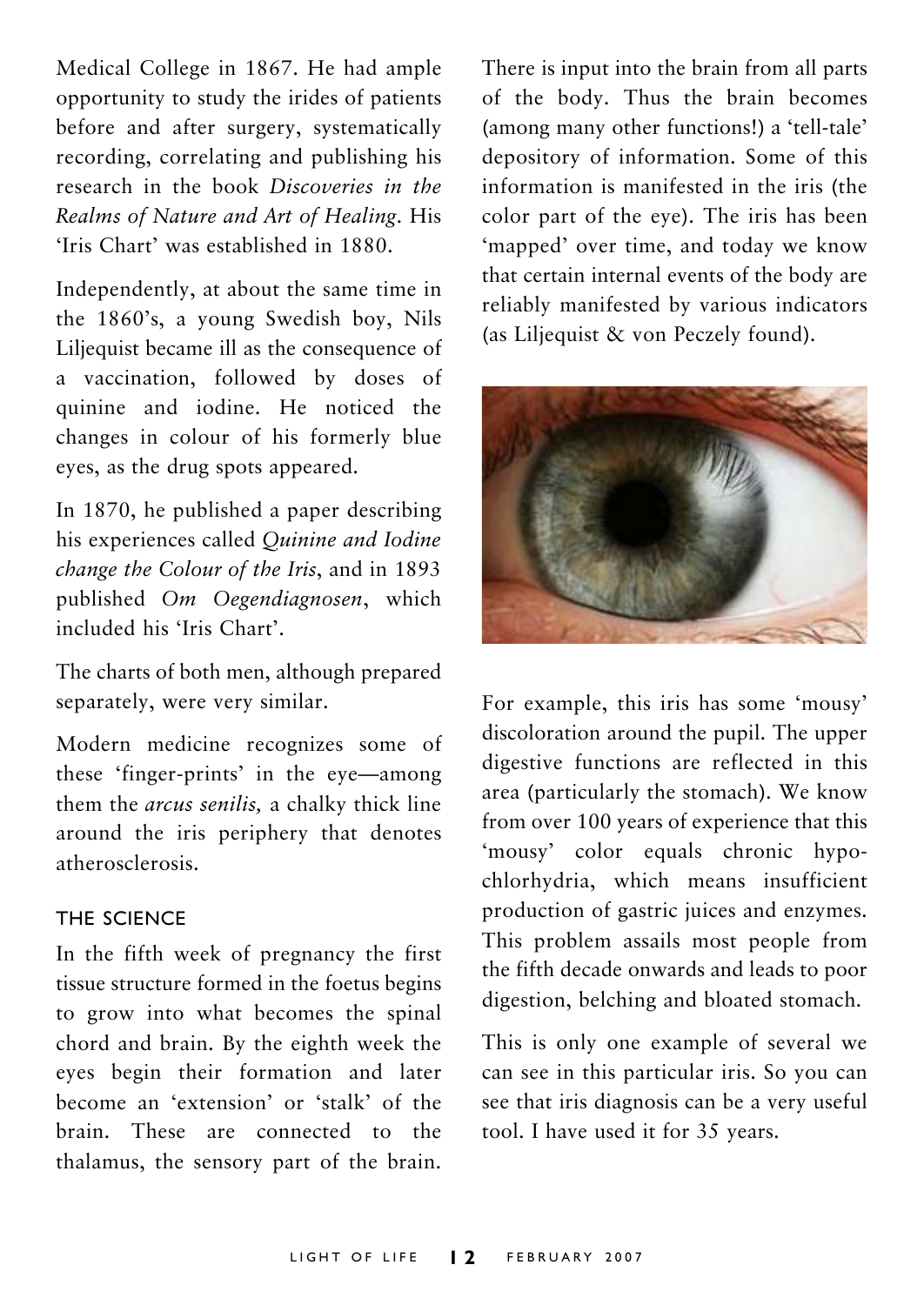## **Acupuncture**

Many thousands of medical doctors use acupuncture, and in Australia there is a medical acupuncture association. There are also thousands of alternative practitioners who are trained in acupuncture, and many osteopaths use it to relieve muscle spasm. I also use it.

#### THE HISTORY

This therapy was first used in China and, as with iris diagnosis, the body was slowly 'mapped' and certain points discovered (by trial and error) by many Chinese physicians.

The presence of acupuncture 'points' was first discovered in China from 2696–2598 BC in the time of Huang Di, 'The Yellow Emperor'. The surviving document is the *Yellow Emperors Classic of Internal Medicine* translation by Ilza Veith, University of California Press, Berkeley, California 1993.

Acupuncture reached Europe in 1683, when Willem ten Rhijne wrote *Dissertatio de Arthritide*. Dr Rhijne was a Dutch East Indian Company fleet surgeon in Japan who provided further delineation of acupuncture treatment. Then in 1758 Lorenz Heister wrote *Chirurgie,* a handbook for surgery. He was the first surgeon to recommend acupuncture.

#### THE SCIENCE

Acupuncture points are found in set locations (called *meridians*) through the body. Such a point is one millimeter square and has an Ohm resistance of about 85 ohms, compared to normal skin resistance of some 120 ohms (ohms are the measure of electrical resistance). In this modern world it is this feature that makes it possible to locate meridian points with an electronic meter (I use one).

Of course, the dampness of the skin-point plays a role too, but this variation is also a standard deviation for the surrounding skin.

By treating these points (using either needles or electronic negative or positive frequencies) certain ailments can be alleviated with a high degree of predictable outcome—the certain sign of a natural biological response.

## **Homeopathy**

#### THE HISTORY

Samuel Hahnemann was the founder of homeopathy. He was a German physician who earned his Doctor of Medicine degree in 1779. The treatments of the day, such as purgatives, mercury and arsenic, bleeding, blistering plasters, and emetics lacked a rational basis and were more harmful than effective. Hahnemann recognized this and wrote critically of what he described as 'charlatan practices'.

He was a 'very bright' doctor and became well-known as a translator of medical texts from many languages into German.

While translating William Cullen's *A treatise of the materia medica* into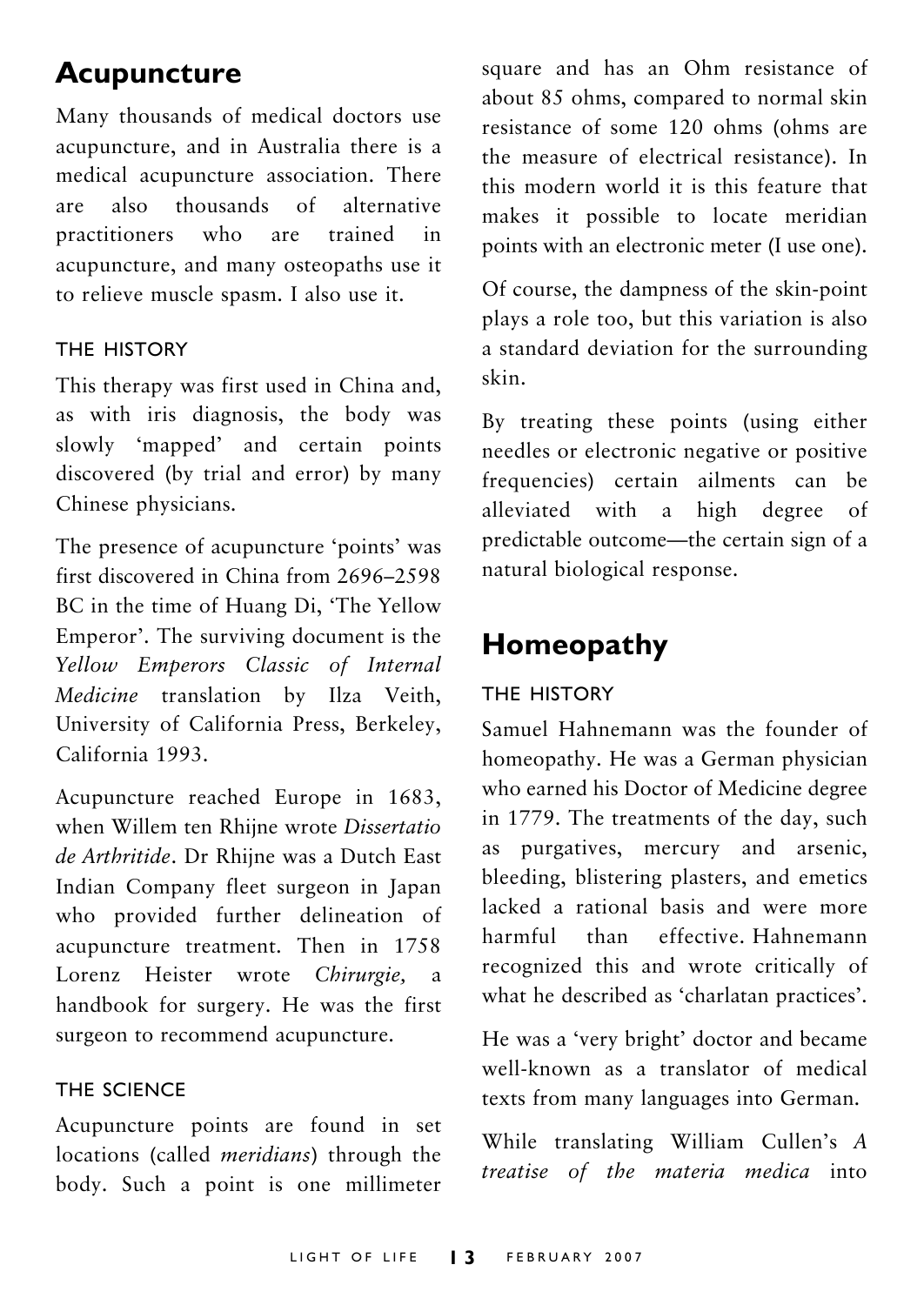German, Hahnemann was intrigued by a passage that dealt with cinchona bark, used to treat malaria. Cullen described its mechanism of action as a function of its stomach-strengthening properties. Hahnemann did not accept this explanation and took 'four good drams of Peruvian bark, twice a day for several days' to attempt to characterize the action of the quininecontaining bark. He then began to develop symptoms identical to those of malaria. He deduced from this that effective remedies for a certain condition must be able to reproduce similar symptoms in a healthy person. Today this principal is known as the 'Law of Similars' and is the basis for the use of the term *homeopathy* ('similar suffering').

Hahnemann and other physicians began testing various substances to determine the types of symptoms they produced. Any positive results (sometimes by heroic trials by individual physicians) became part of the *materia medicum*—the list of good remedies.

#### THE SCIENCE

A paper is about to be published in the reputable journal *Physica A* claiming to show that even though they should be identical, the structure of hydrogen bonds in pure water is very different from that in homeopathic dilutions of salt solutions. Could it be time to take the 'memory' of water seriously?

Swiss chemist Louis Rey is using thermoluminescence to study the structure of solids. The technique involves bathing a chilled sample with radiation. When the sample is warmed up, the stored energy is released as light in a pattern that reflects the atomic structure of the sample.

When Rey used the method on ice he saw two peaks of light, at temperatures of around 120°K and 170°K. Rey wanted to test the idea, suggested by other researchers, that the 170°K peak reflects the pattern of hydrogen bonds within the ice. In his experiments he used heavy water (which contains the heavy hydrogen isotope deuterium), because it has stronger hydrogen bonds than normal water.

Aware of homeopaths' claims that patterns of hydrogen bonds can survive successive dilutions, Rey decided to test samples that had been diluted down to a notional 10-30 grams per cubic centimetre—way beyond the point when any ions of the original substance could remain. 'We thought it would be of interest to challenge the theory,' he says.

Each dilution was made according to a strict protocol, and vigorously stirred at each stage, as homeopaths do. When Rey compared the ultra-dilute lithium and sodium chloride solutions with pure water that had been through the same process, the difference in their thermoluminescence peaks compared with pure water was still there (see graph).

'Much to our surprise, the thermoluminescence glows of the three systems were substantially different,' he says. He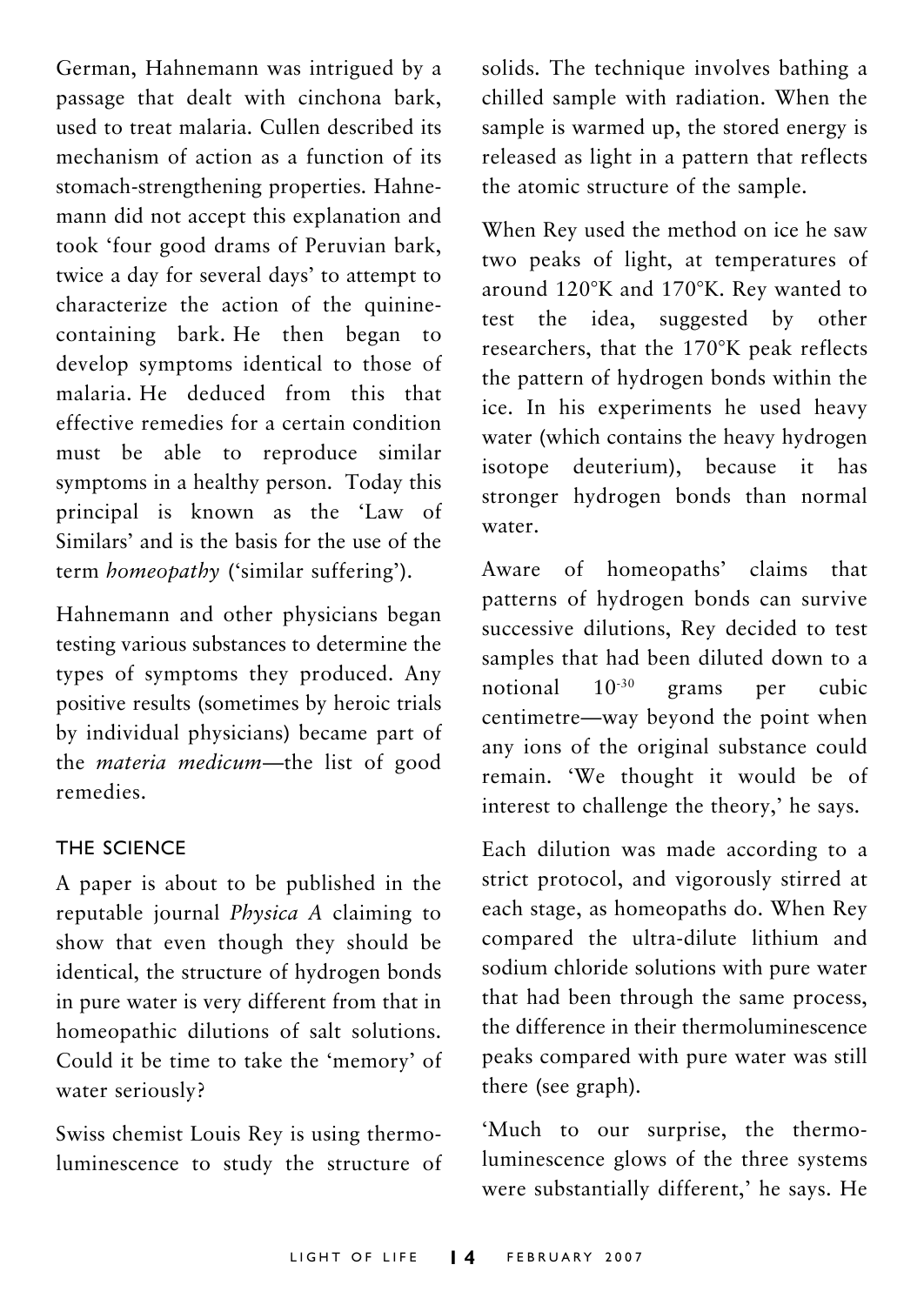#### **UNEXPLAINED RESULTS**

Heavy water (D<sub>2</sub>0) and highly dilute solutions of sodium chloride and lithium chloride behaved differently in thermoluminescence tests



believes the result proves that the networks of hydrogen bonds in the samples were different.

#### UNDERSTANDING THE MARVELS OF GOD'S HANDIWORK

Homeopathy can also be more clearly understood when the physics of matter is simply explained. At the molecular level nothing is 'fixed'. Even your bones, surely the most dense part of us (except on occasion, our brains!), literally vibrate at 3 Hz (3 times per second). The earth vibrates at about 10 Hz. In fact, every tree and its leaves vibrates at its own frequency. A good friend of mine (a CSIRO scientist who came to faith in the Lord initially through our live-in naturopathic hospital in 1985) has a world wide patent on a machine that 'bombards' bacteria and viruses with their own special frequency. To do this he had to find those frequencies.

After many years laborious work with microscopes and trial and error, he met a University geneticist who was able to mathematically work the frequency of any pathogen he wanted—as long as its gene make-up was known.

Homeopathy uses many substances, highly dilute, to obtain its results. Some seem very dangerous, but their dilution is so weak that only the frequency is retained in the solution. For instance, we use cobra venom to reduce benign tumours! Yet, you could swallow a thousand bottles of homeopathic venom and remain healthy.

Homeopathy is very useful in reversing the effects of known pharmaceuticals. This is because they are usually single molecular structures, and their frequency can be matched by high homeopathic dilution (for example 'the hair of the dog that bit you').

I once reversed the severe problems and pain of a woman who had been in intensive care for two weeks after an overdose by a doctor using cloxicillin, a penicillin drug. She 'came good' in only two weeks and two doses of eight drops of cloxicillin under her tongue. Even after the first dose, her pains began to subside. Some will say this is a placebo effect, but placebo is better understood now—and her gradual, dose related, improvement shows otherwise. Besides, we use homeopathics on children who have no idea what they are being given, as it is given in their evening water.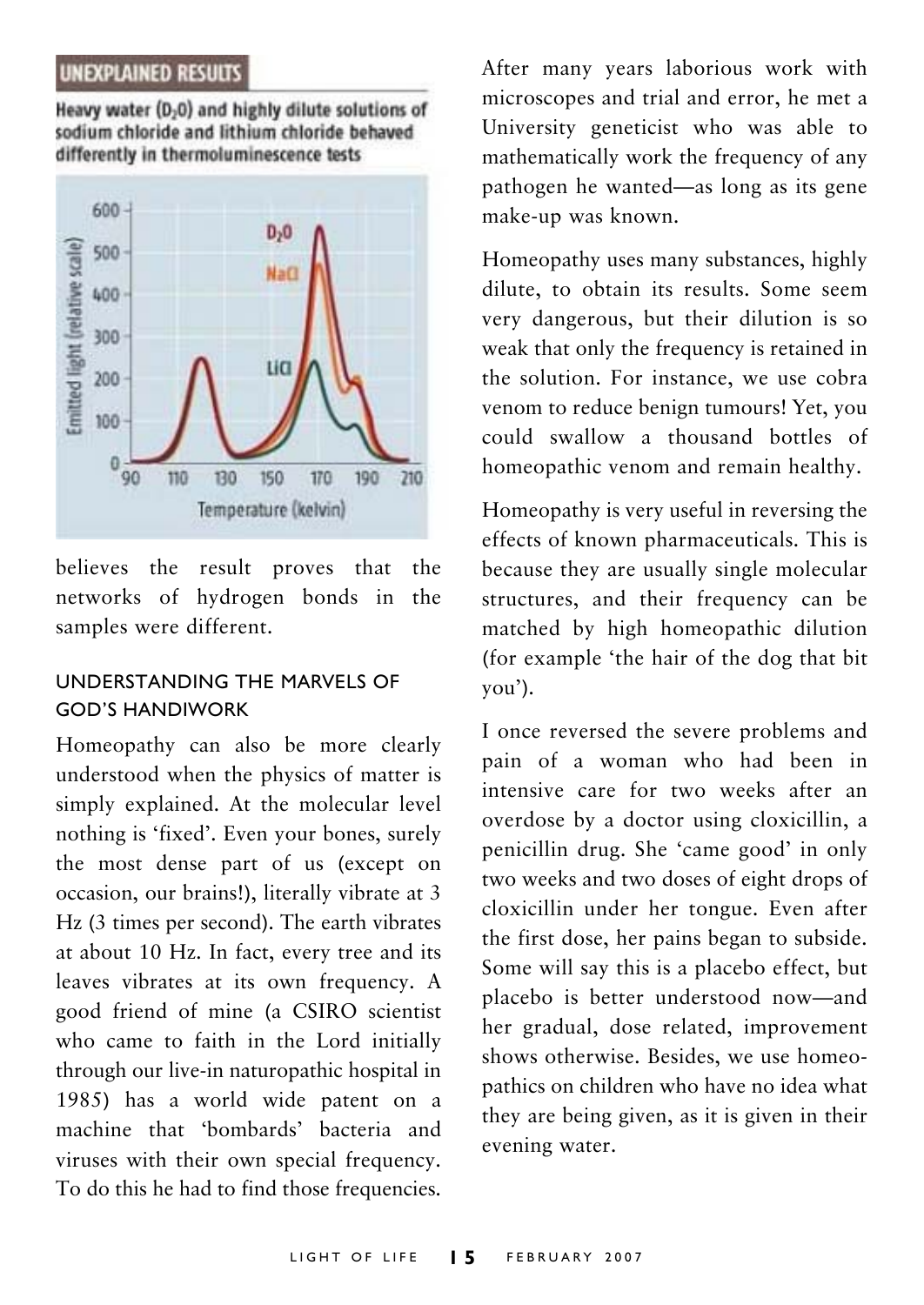#### HOMEOPROPHYLAXIS—USING HOMEOPATHY TO PROTECT OUR **CHILDREN**

*Homeoprophylaxis* is the term given to immunisation using homeopathic methods.

In 1974, during an outbreak of Meningococcal disease in Brazil, 18,640 children were given homeoprophylaxis for protection against Meningococcal infection, and 6340 were not. The following results were obtained:

- 18,640 protected homeopathically-4 cases of Meningococcal infection.
- 6340 not protected—32 cases of Meningococcal infection.

Based on the infection (attack) rate in the unprotected group, 94 cases of infection would have been expected in the homeopathic group. Instead there were only 4 cases of Meningococcal infection, showing that the homeopathic option was 95% effective against Meningococcal disease.

The results of this first study led to the Brazilian government funding a larger study in 1998. The study was conducted by medical professionals from Blumenau, Brazil—two professors of medicine from the university foundation, a specialist physician, and the health city secretary.

A total of 65,826 people between the ages of 0–20 were given homeoprophylaxis for protection against Meningococcal disease while 23,532 were not. Over a 12 month period, the following results were obtained:

- 65,826 protected homeopathically—4 cases of Meningococcal infection.
- 23,532 not protected—20 cases of Menigococcal infection

Based on the infection (attack) rate in the unprotected group, 58 cases of infection would be expected in the homeopathically protected group. Instead there were only 4 cases of infection. Statistical analysis showed that homeopathy offered 95% protection in the first 6 months and 91% over the year.

Both of these studies used only low to medium range potencies of Meningococcinium for protection and only one oral dose per person was given.

### **Conclusion**

We have copious scientific and medical references for naturopathic remedies. Unfortunately, politics plays too large a role in all this and the pharmaceutical companies (who lose sales every time we improve children or take them off drugs) wield considerable clout with the media.

For many of us involved in functional medicine, our greatest desire is to 'Build a fence at the top of the cliff—rather than placing an ambulance down in the valley (treatment)'. This means education as to causes—and the causes may surprise you.

> *Visit Michael Sichel's website at adhd-specialist.com for more informative articles, books and news.*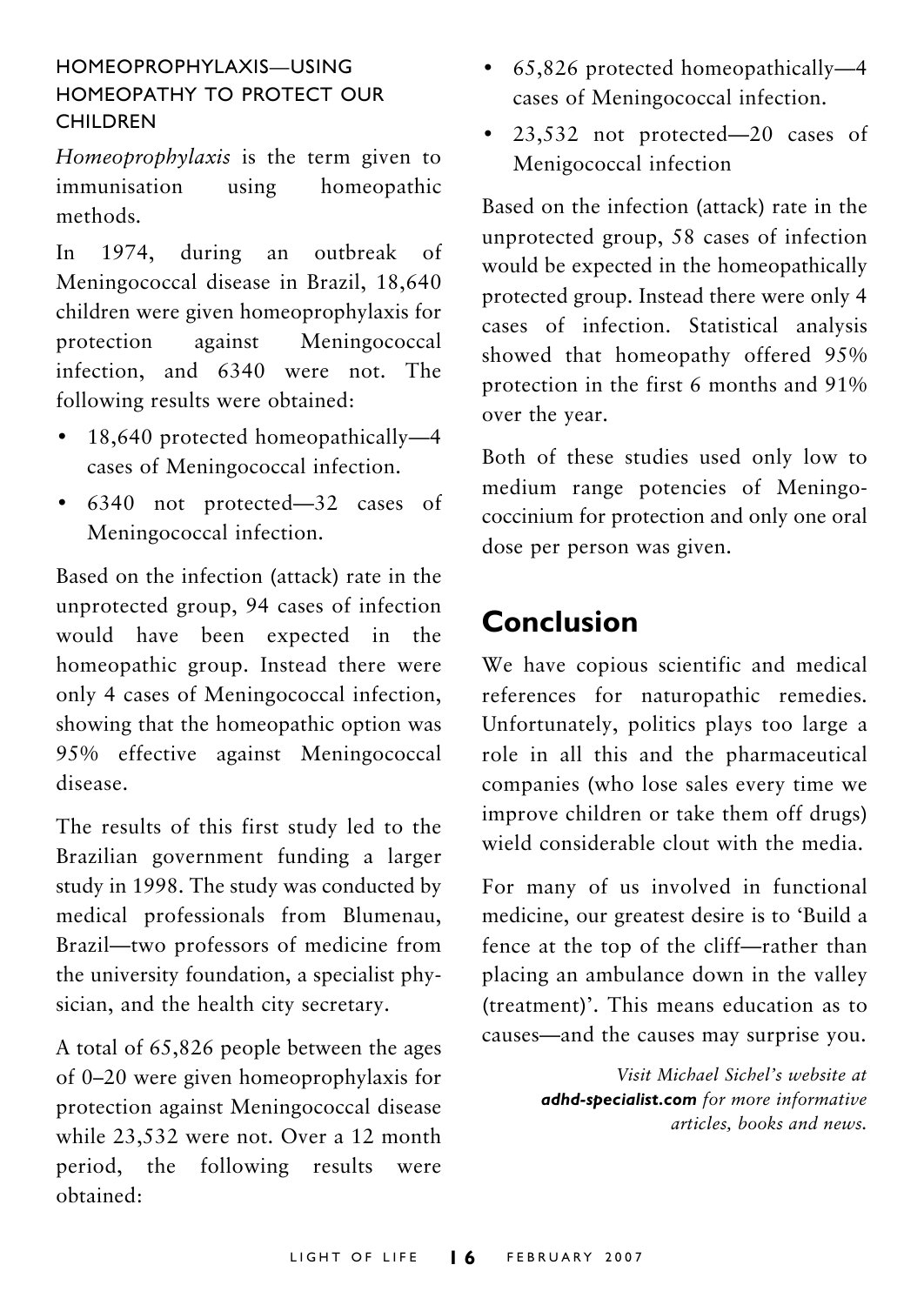## **LEM Phonics**

#### LEM PHONICS MANUAL

The third edition of the *LEM Phonics Manual* is now available. We have taken on board many helpful comments over recent years in an attempt to make the Manual even more user friendly. We are



confident that both new and old users of the LEM Phonics programme will appreciate the clarity and precision of the material presented. The teaching of the programme has been clarified and simplified, together with new sections on brain research and phonemic awareness, plus improvements in the presentation of the rules. The Manual still comes with a CD of the phonograms and the price remains unchanged at **\$39.95**.

## **Bob Jones University Press**

#### BIBLE TRUTHS A—LEARNING FROM THE LIFE OF CHRIST

The upgrades of the primary grade levels of this excellent programme have been completed and work on the secondary levels has commenced. The first secondary book (for Grade 7) entitled *Bible Truths A—Learning from the Life of Christ* is now available in a new third edition.

Student Text **\$23.55** Teacher's Manual **\$70.70**



#### MATHEMATICS

The third edition *Math 1* is now available and is significantly reorganised from previous editions.

Student Worktext **\$24.35** Home Teacher Edition **\$77.00** Manipulatives Pack **\$18.85** Teachers Visual Packet **\$71.50** Tests **\$15.70** Answer Key to Test **\$9.40**

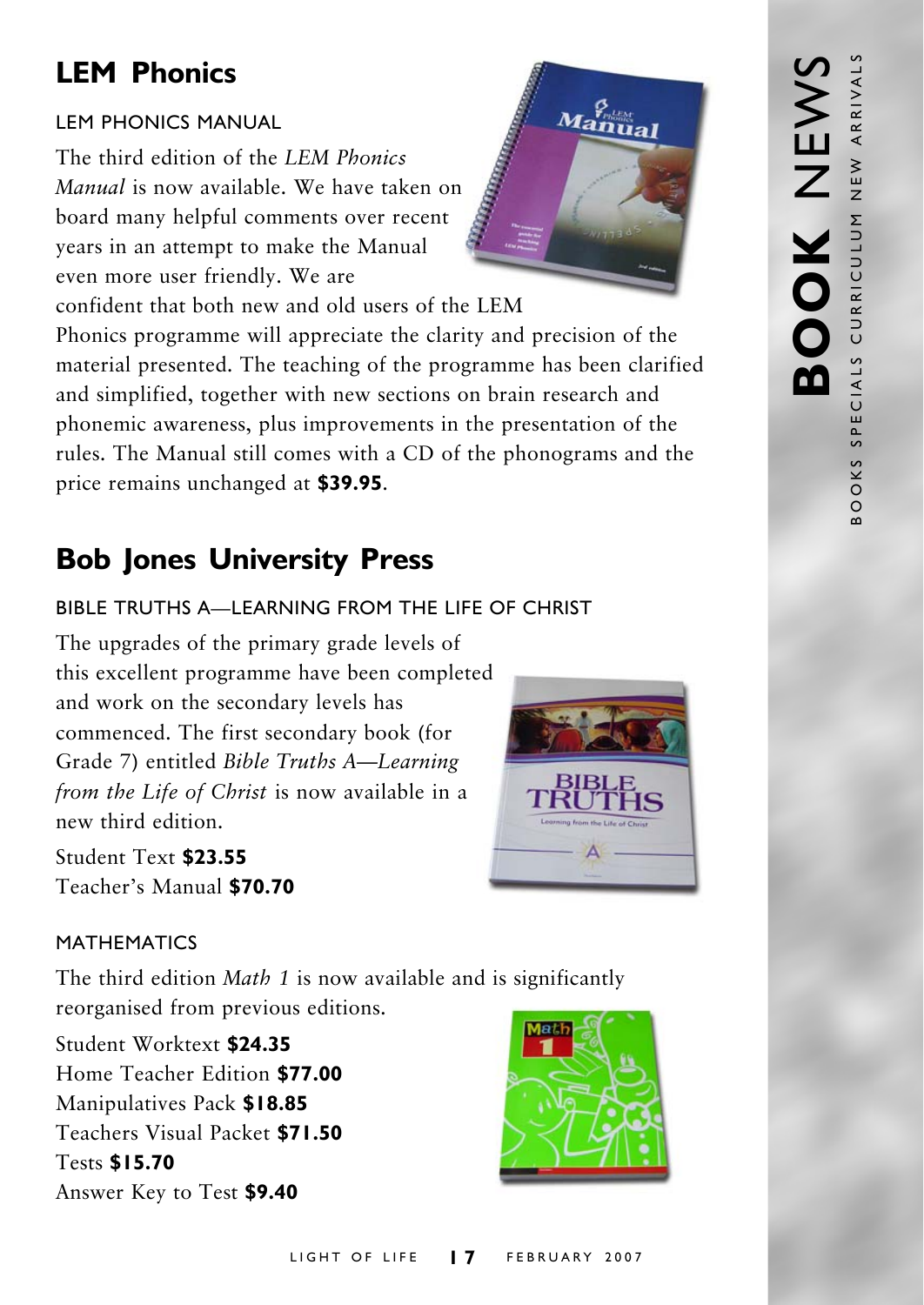#### SCIENCE 5

Continuing the revision of the Primary Science series, the third edition of Grade 5 is now available.

There is a significant price reduction over previous editions.

Student text **\$29.10** Teacher Edition **\$62.10** Student Activity Book **\$26.70** Teacher Activity Book **\$34.60** Tests **\$15.70** Test Key **\$9.45**



#### FARMER DILLO PAINTS HIS BARN

A bright, colourful, easy-to-read book about a hardworking Armadillo. Suitable for ages 2–6. **\$10.70**

#### THE GIRL IN THE MIRROR

Reflections for teenage girls, centred around the book of Proverbs. Godly advice for maturing young ladies. **\$11.75**

### **Rod and Staff Publishers**

#### BIBLE GRADE 9—THE REVELATION OF GOD

Explores the attributes of God, and His revelation through the law, His Son, the Apostles and the Church.

Student Workbook **\$15.90** Teacher's Manual **\$18.75** Tests **\$3.05**

#### SOCIAL STUDIES 3—UNDERSTANDING OUR COMMUNITY

A completely revised new edition featuring many full-colour photos and maps.

Student Text **\$17.30** Teacher's Manual **\$18.95** Student Workbook **\$5.40** Tests **\$3.85**





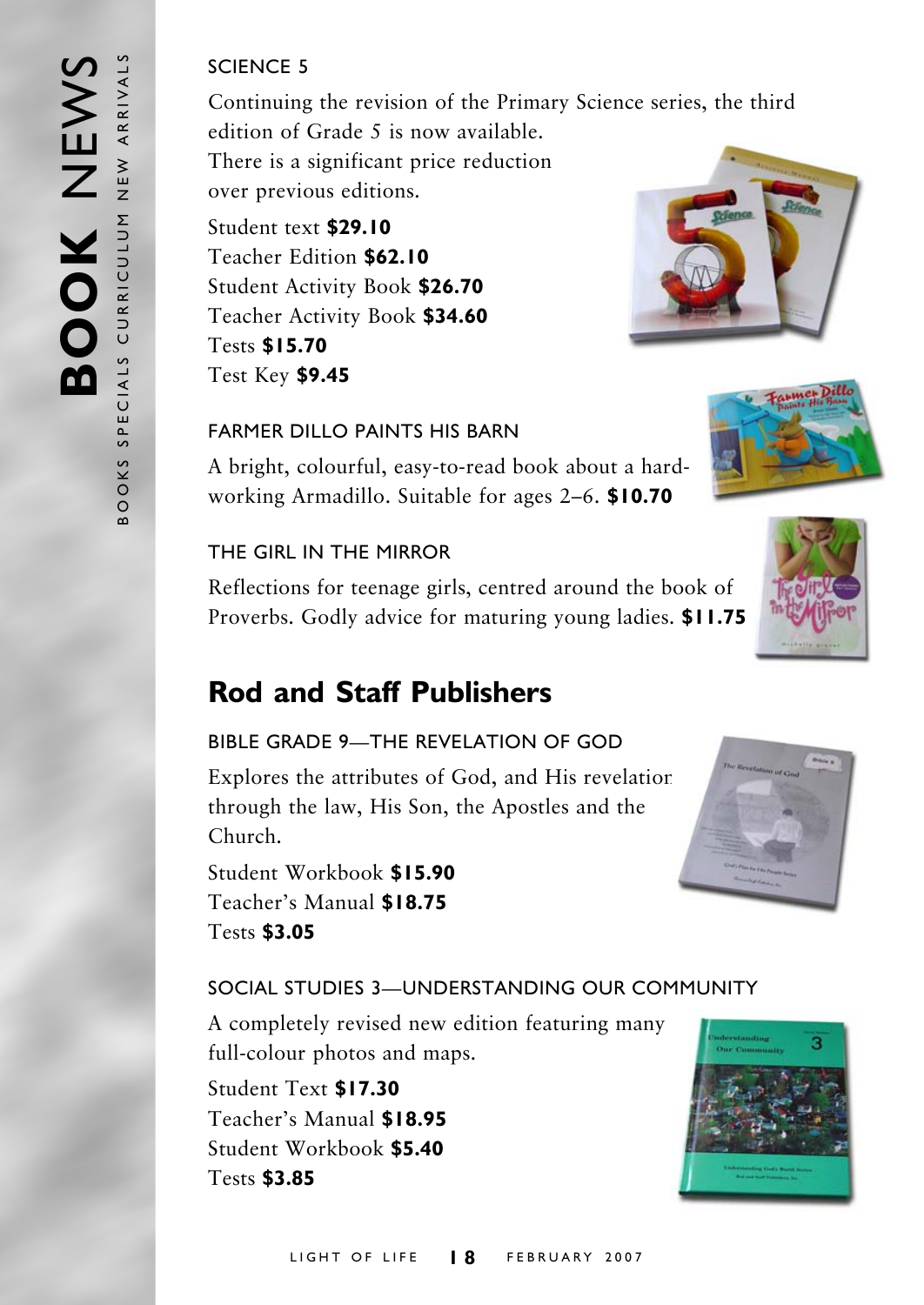SCIENCE 6—GOD'S INHABITED WORLD A thoroughly revised textbook with colour illustrations and photos.

Student **\$26.20** Teacher's Manual **\$24.15** Tests **\$3.85**

## **Shepherd Press**

SHEPHERDING A CHILD'S HEART—SECOND EDITION

This excellent child raising book, newly revised and updated. **\$21.90**

### HEAVEN AT HOME

Ginger Plowman's new title on establishing and enjoying a peaceful home. **\$21.90**

## **Light Keepers Series**

We have stock of two new titles of this popular series by Irene Howard. Suitable for mid to upper primary.

Ten Boys who Used their Talents **\$9.40** Ten Girls who Used their Talents **\$9.40**

## **Apologetics Group**

High quality DVDs and books for use at home, school or church.

#### AMAZING GRACE

This excellent history and theology of Christianity is one of the best programs of its type available.

DVD **\$47.10** Study Guide **\$23.50**



Inhabited World



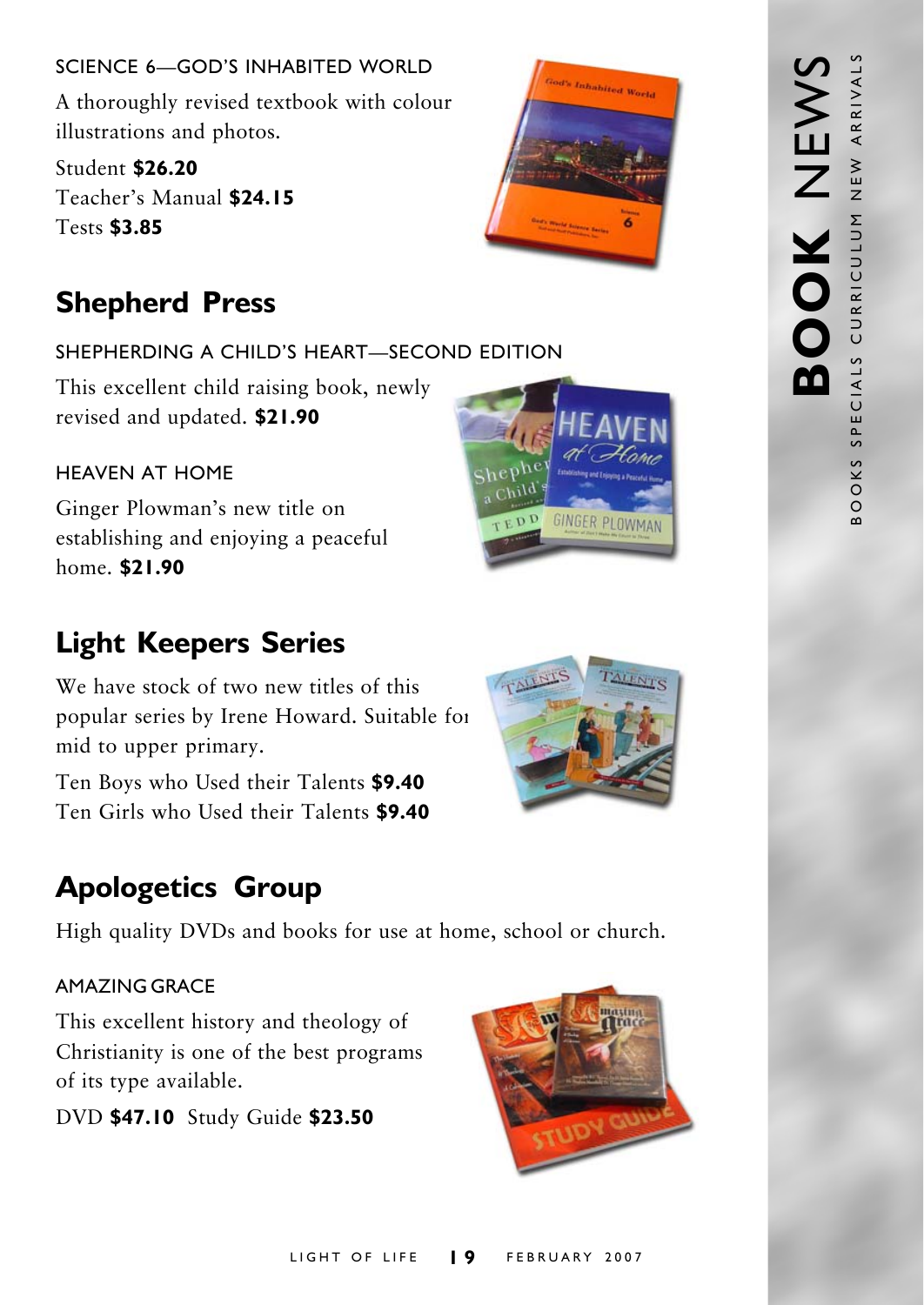

THE DA VINCI DELUSION Hosted by Dr James Kennedy, this program provides solid facts to answer historical fictions that have deceived many. **DVD \$39.20**

#### HELLS BELLS 2

A two disc program that defines the power and spirit of popular music. **DVDs \$47.10**





#### SOUNDS OF WAR

Insights into rock, rap and the spiritual world, hosted by Teron Carter from the hip-hop group GRITS.

**DVD \$39.20**

### PANDORA'S BOX OFFICE

A five-part documentary series examining Hollywood's war on traditional family values. **DVD \$39.20**





#### RED PILL FORUM VOL 1

Each 'pill' (5–7 minute topic) is designed to stimulate robust discussion and debate on the issues of the day such as genetic engineering, the origin of man, sexual ethics, and capital punishment. **DVD \$39.20**

#### MYSTERIES OF THE DEAD SEA SCROLLS

Three scientific presentations on the Bible's origin and translation—*Dead Sea Scrolls* with Joel Lampe, *Hebrew Word Pictures* with Dr Frank Seekins and *The Forbidden Book* with Dr Craig Lampe. **DVD \$39.20**





THE FAMILY: GOD'S WEAPON FOR VICTORY Robert Andrews book is one of the better books on the family. Not a light read but a comprehensive presentation. Highly recommended. **Book \$35.00**

## **Canon Press**

BLESSED ARE THE HUNGRY A series of meditations on the Lord's Supper. **\$17.30**

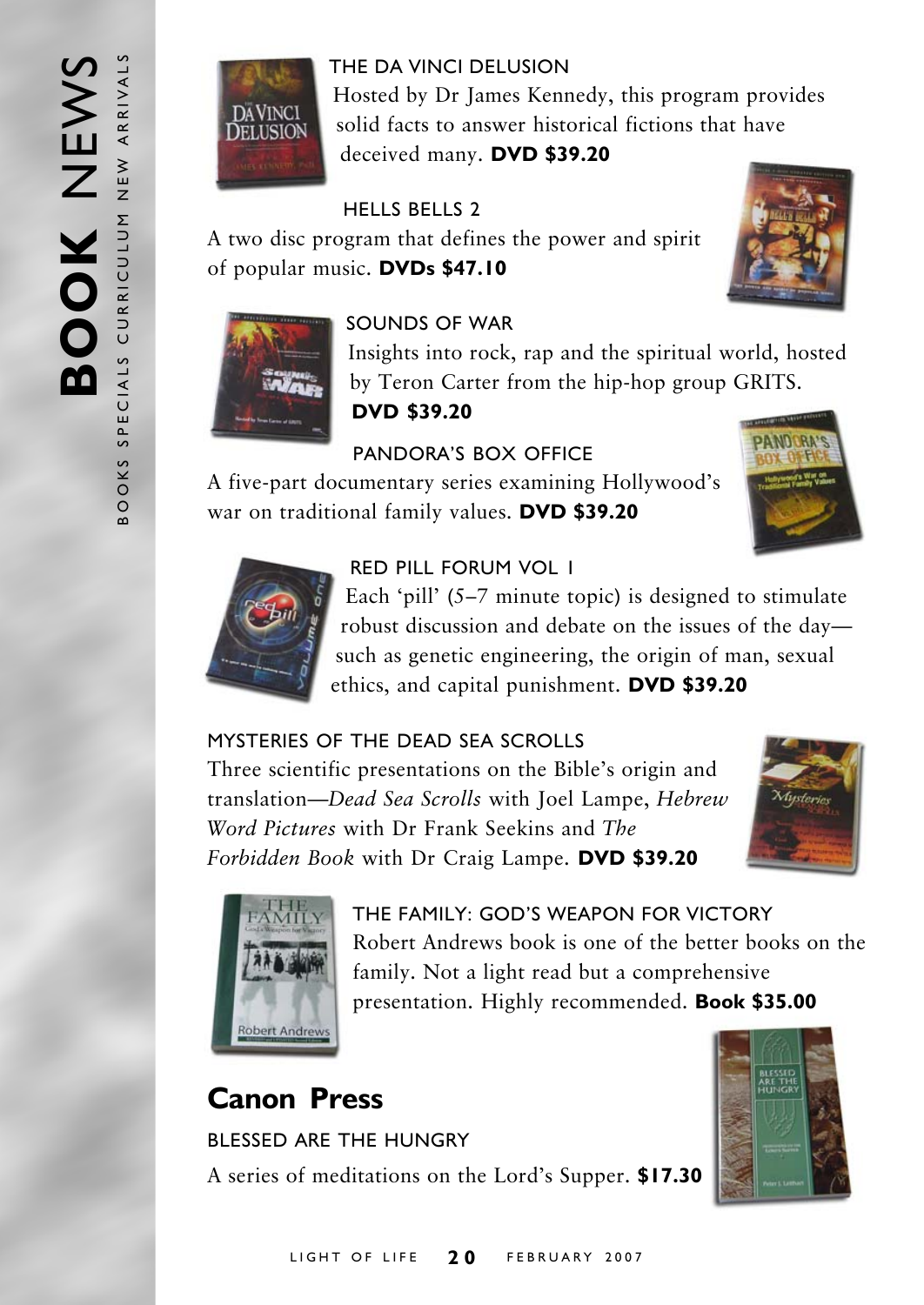

## LEM PHONICS **CORNER**

## 2007 has begun and I wonder what the year holds in store for us all. I think for the LEM Phonics team it will be a lot of hard work!

But we are rejoicing that we have finally completed the third edition of the *LEM Phonics Manual*.

Although it essentially contains the same material as the second edition, we have added, subtracted and made refinements to various sections to help readability and useability.

#### PHILOSOPHY AND METHODOLOGY

The second edition included only our LEM Phonics philosophy, which is based chiefly on how children learn. In the new edition we have inserted a section addressing the question 'Why phonics?', which covers the two opposing methodologies for teaching literacy skills, how phonics fits the structure of English, and how the brain perceives language. The section finishes by describing the distinctive attributes of the LEM Phonics programme.

#### THE PHONOGRAMS

The section on vowels and consonants has been updated to include new information about vowel and consonant phonograms and their vocal formation. Symbols for the IPA (International Phonetic Alphabet) have also been included—relating these to the phonograms can often help the ESL student make the transition from traditional methods of learning to LEM Phonics.

#### TEACHING HANDWRITING AND THE PHONOGRAMS

'Preparing the pre-school child for reading' at the back of the previous edition has been replaced by a section 'Phonemic awareness—the precursor to reading, spelling and writing'.

This phonemic awareness information is now included in the main teaching section. It stresses the importance of phonemic awareness as a developmental stage of phonics and traces through the developmental stages in the transition from 'learning to read', to 'reading to learn'.

A comprehensive phonemic awareness test is also included in the supplementary materials section.

The sections on teaching writing and teaching the phonograms have been combined into a new section titled 'Teaching handwriting with the phonograms'.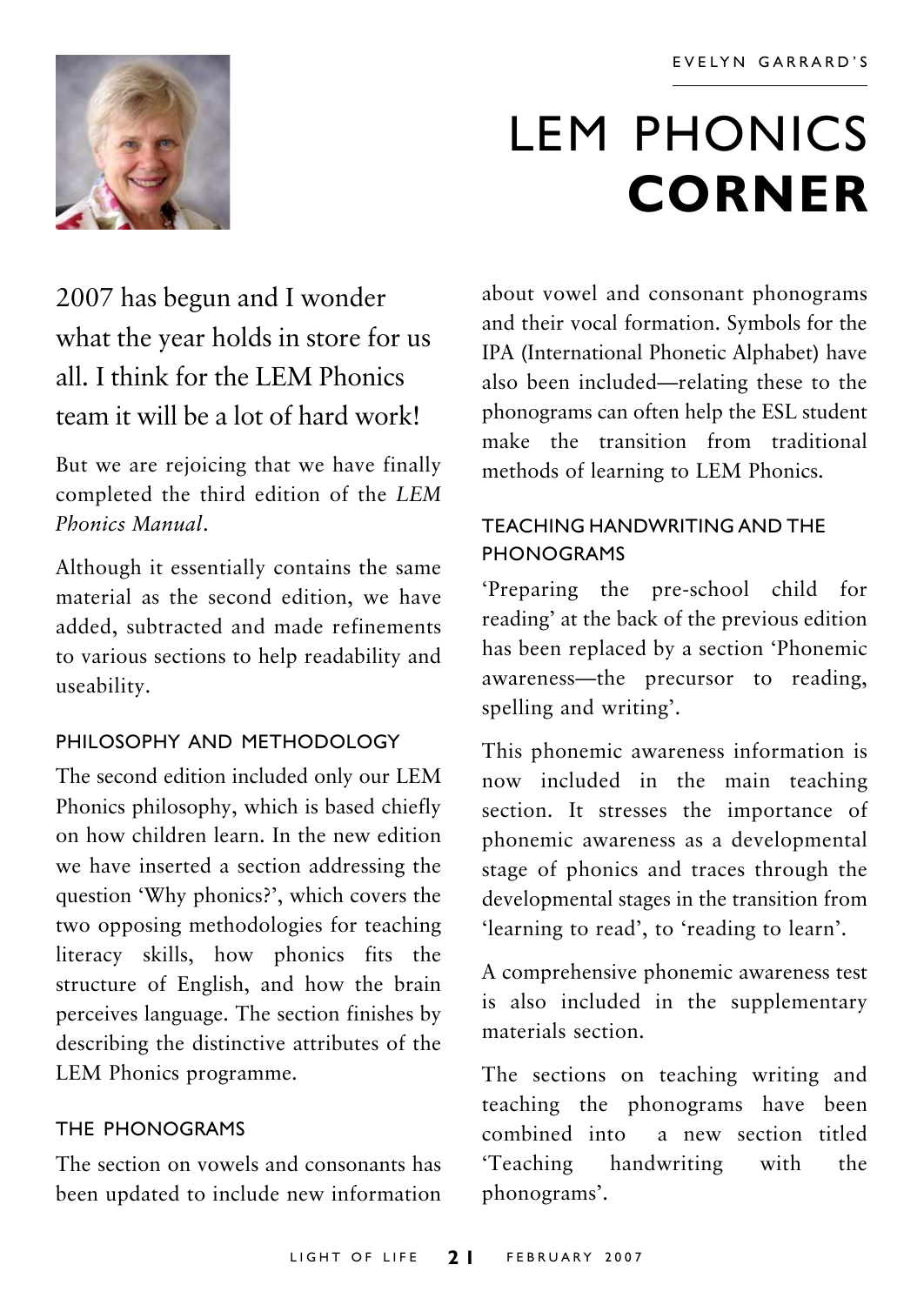Because the three skills (reading, writing and spelling) should be taught simultaneously, we have combined the writing instruction with all the other notes on teaching a particular phonogram.

General principles for teaching phonograms are given at the beginning of the section, with the specific teaching points for particular phonograms following.

#### THE RULES

The basic charts with the rules of position for each phonogram have been kept. However, most of the detailed explanations which followed in the old edition have been replaced by replicas of the LEM Phonics Rules Charts, which succinctly and graphically express the essence of the rules.

A section outlining the foundational rules as taught in word lists K and 1, with example words and exceptions, should be helpful to the teacher for quick reference.

More guidelines are given on the methodology for teaching of rules.

#### GENERAL CHANGES

Additional resources produced since the last edition of the manual, such as phonogram and rules charts, have rendered the need for some of the former text obselete.

This version of the manual also includes links and references to our updated resources such as the *Handwriting* *Practice Book, The Book of Rules* and *Pathway to Literacy*.

Our registered instructors across Australia have had good involvement in the production of this third edition and are now using it for their training courses.

#### TEACHER'S RESOURCE KIT

The registered instructors are also helping to assemble material for a *Teacher's Resource Kit* for LEM Phonics. The present vision is to provide a larger scale kit for schools, but to also make the individual items available for home schooling parents.

The kit will include extra work sheets for the different levels of LEM Phonics, tips and ideas for teachers, as well as hands-on games and activities. This project is going to require a good deal of work and time to complete.

Please pray for us as we work to build upon what we already have to make our wonderful phonics programme an ever better one. We continue to seek God for wisdom in providing for the needs of different sectors, without compromising the foundational philosophy.

Blessings,

Codet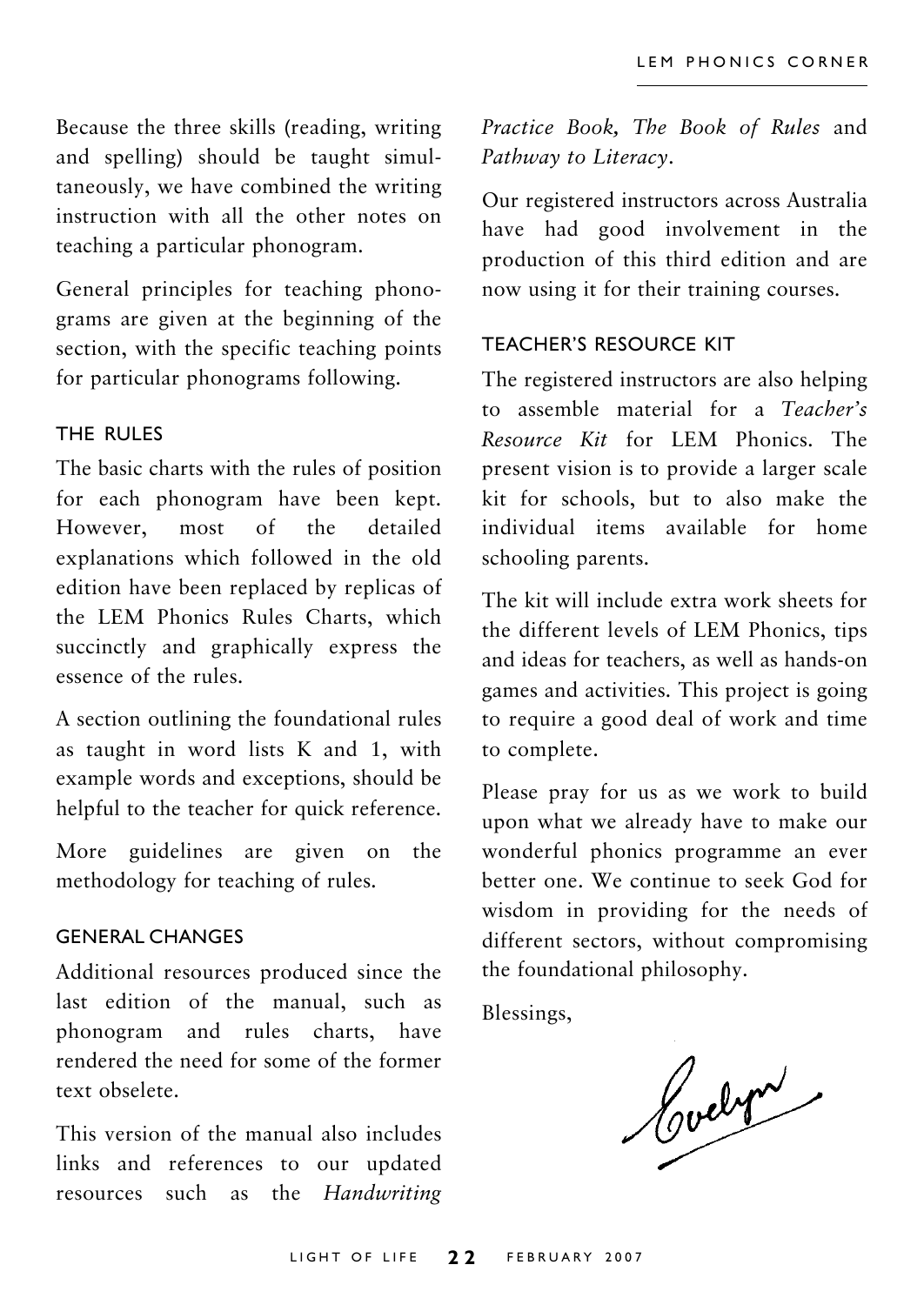# COMING EVENTS SEMINARS PROGRAMMES UPDATES

**Note the number of the seminar you are interested in and tick the corresponding box on the registration form inside the back cover**



## **2007 Programme**

- 9:00 **Registration**
- 9:30 **Keynote Address**
- 10:30 **Morning Break**
- 11:00 **Elective sessions**
- 12:00 **Lunch**
	- 1:00 **LEM Phonics**
	- 2:00 **Elective sessions**
	- 4:00 **Book Browse and Buy**
	- 5:00 **Close**

Details and registration forms (when finalised) for all CHESS seminars are available as PDF downloads on our website at **www.lem.com.au**. Just click 'CHESS' in the 'Quick Links' box on our homepage.

Children are welcome at all CHESS seminars, but they must be quiet and accountable to their parents at all times.

If you are interested in holding a CHESS seminar in your area please contact the LEM office on (02) 6259 3944.

## **CHESS Seminars 2007**

#### **01** HOBART

| Date    | Saturday 9 June               |  |
|---------|-------------------------------|--|
| Venue   | Salvation Army Hall           |  |
|         | Blackmans Bay                 |  |
| Cost    | By donation                   |  |
| Send to | Lorraine Ward                 |  |
|         | 7 Jessica Pl, Howden Tas 7054 |  |
| Phone   | $(03)$ 6267 2359              |  |

#### **02** PERTH

| Date    | Saturday 15 September            |  |
|---------|----------------------------------|--|
| Venue   | Presbyterian Church              |  |
|         | 32 Bull Creek Dr, Bull Creek     |  |
| Cost    | Single/Family: \$25/\$40         |  |
|         | Earlybird (by 25 Aug): \$15/\$25 |  |
| Send to | Rod and Leanne Ellis             |  |
|         | 246 Duckpond Rd                  |  |
|         | Wellard WA 6170                  |  |
| Phone   | (08) 9524 2505                   |  |

#### **03** SYDNEY

| Date    | Saturday 13 October                                               |  |
|---------|-------------------------------------------------------------------|--|
| Venue   | Condell Park Christian School<br>29 Lancelot St                   |  |
| Cost    | Single/Family: \$25/\$40<br>Earlybird (by 22 Sep): \$15/\$25      |  |
| Send to | <b>CHESS</b><br>c/- 6 Blackwattle Grove<br>Narellan Vale NSW 2567 |  |
|         | Enquiries LEM, (02) 6259 3944                                     |  |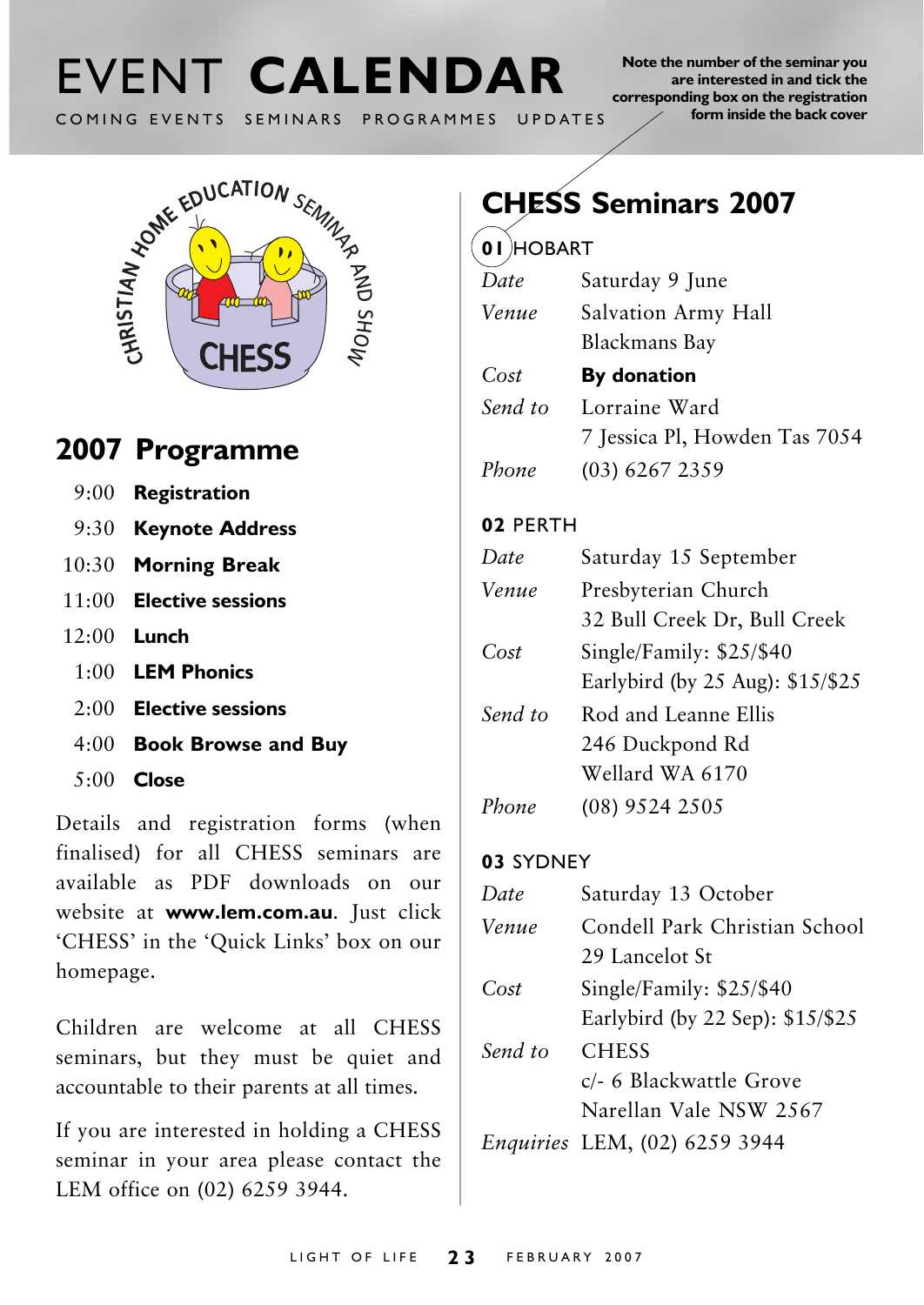**NORT CALENDAR** Note the number of the seminar you are interested in and tick the corresponding box on the registration form inside the back cover

#### **04** MELBOURNE

| Date    | Saturday 27 October             |  |
|---------|---------------------------------|--|
| Venue   | TBA                             |  |
| Cost    | Single/Family: \$25/\$40        |  |
|         | Earlybird (by 6 Oct): \$15/\$25 |  |
| Send to | Kingsley Educational Pty Ltd    |  |
|         | PO Box 310                      |  |
|         | Mt Waverley MDC Vic 3149        |  |
| Phone   | $(03)$ 9544 8792                |  |
| Email   | enquiries@kepl.com.au           |  |



### **Introductory Seminars**

The **LEM Phonics Introductory Seminar** is designed to equip teachers and parents to effectively teach the LEM Phonics programme to their children. Successful participants will be awarded with a Level 1 (Introductory) Certificate in LEM Phonics.

Details and registration forms for all LEm Phonics seminars are available as PDF downloads on our website at **www.lem.com.au**. Just click 'LEM Phonics' in the 'Quick Links' box on our homepage.

#### **05** SYDNEY

|               | Instructor Lindy Bonham         |  |
|---------------|---------------------------------|--|
| Dates         | Sat 10 – Mon 19 Mar 2007        |  |
| Venue         | 250 George St, Windsor          |  |
| Cost          | \$350 per person including the  |  |
|               | LEM Phonics Manual, Word        |  |
|               | <i>List K</i> , and stationery. |  |
|               | Deposit of \$60 pp required     |  |
|               | with registration.              |  |
| Prerequisites |                                 |  |
|               | Learning the 75 phonograms      |  |
|               | before the seminar will enable  |  |
|               | attendees to gain maximum       |  |
|               | benefit.                        |  |
| Send to       | Lindy Bonham                    |  |
|               | PO Box 5602                     |  |
|               | South Windsor NSW 2756          |  |
| Phone         | 02 9627 4637 or 0421 907 343    |  |

#### **06** ADELAIDE

| Instructor Chris Joy |                                |  |
|----------------------|--------------------------------|--|
| Dates                | Mon 9 - Thu 12 July 2007       |  |
| Venue                | Sunrise Christian School       |  |
|                      | 288 Sturt Rd, Marion           |  |
| Cost                 | \$380 per person including the |  |
|                      | LEM Phonics Manual, Word       |  |
|                      | List K, and Phonogram Cards.   |  |
|                      | Deposit of \$50 pp required    |  |
|                      | with registration.             |  |
| Send to              | Chris Joy, RMD 635             |  |
|                      | Victor Harbor SA 5211          |  |
| Phone                | 08 8552 3755                   |  |